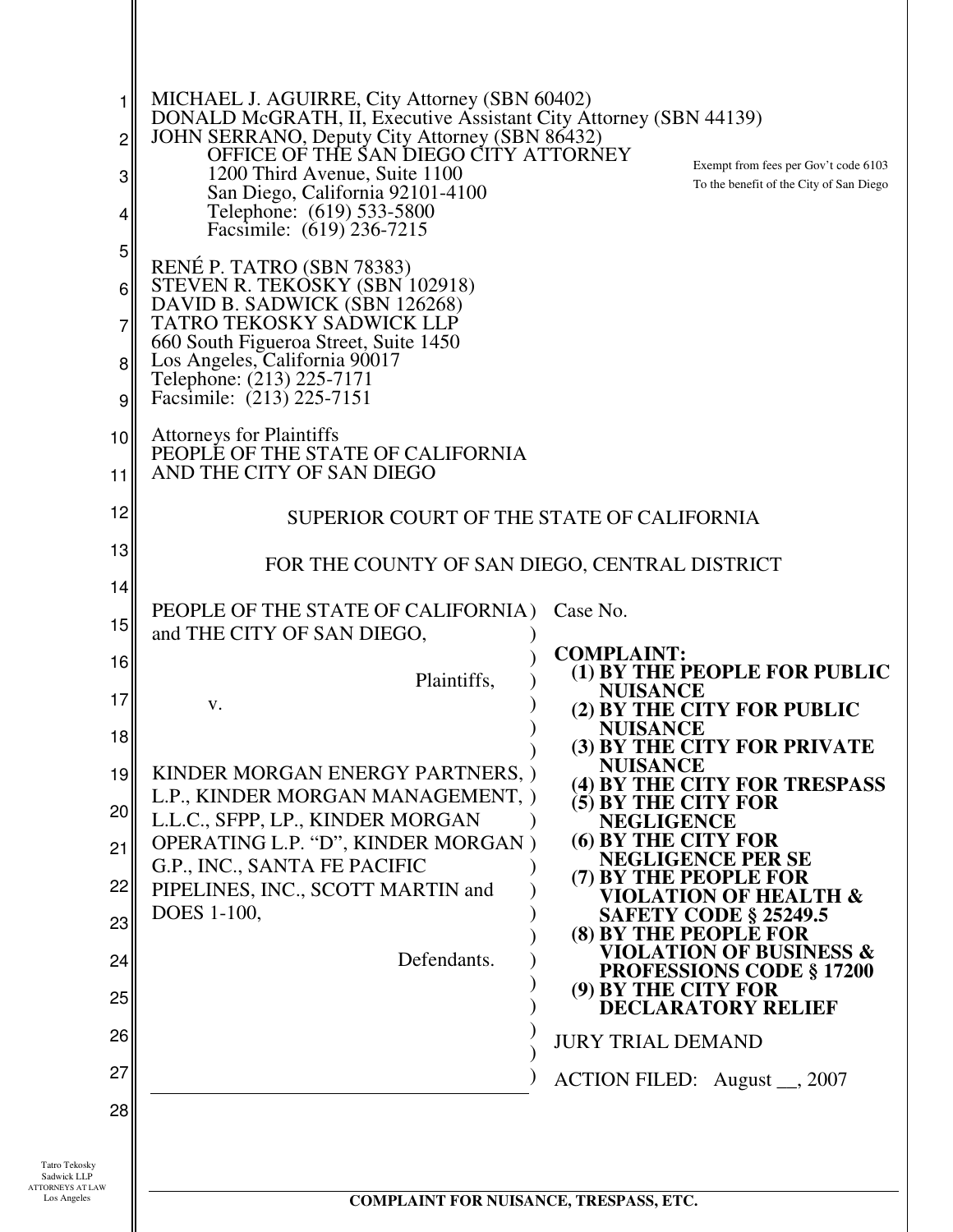The PEOPLE OF THE STATE OF CALIFORNIA (the "People"), and the CITY OF SAN DIEGO (the "City"), by and through MICHAEL J. AGUIRRE, CITY ATTORNEY FOR THE CITY OF SAN DIEGO (collectively, "Plaintiffs"), allege as follows:

## **SUMMARY OF THE CASE**

5 6 7 8 9 10 11 12 13 14 15 16 1. Clean, drinkable water is a necessity for life. Such water is one of California's most precious resources. Over decades, the defendants ("Defendants"), either directly or acting in concert or through affiliation with other Defendants, dumped hundreds of thousands of gallons of dangerous poisons and harmful chemicals into drinking water which otherwise would be available to serve the growing needs of San Diegans. Some of these chemicals are known to the State of California to cause cancer. Some are known reproductive toxicants which can cause birth defects or other developmental harm. The water polluted by Defendants' conduct will never be safe to drink until it is cleaned up. Defendants have been dawdling for over a decade and a half on a "cleanup" which is comprised more of delay than progress. At the pace Defendants want to set for cleanup, it will still be many more years before anyone can safely use the water Defendants so brazenly ruined.

17 18 19 20 21 2. In 2003, Defendants were embroiled in a lengthy legal battle which resulted in a determination that Defendants were 100% responsible for, and liable for, the poisons they had released into the groundwater beneath San Diego. Yet Defendants continue to delay the cleanup and continue to delay the time when San Diegans can get the full use of their property as well as the water rights they own and should be allowed to use and enjoy.

22 23 24 25 26 27 28 3. Defendants took decades to make this mess, and have had decades to clean it up. Enough is enough. The time is now for Defendants to take care of this problem, to remove these poisons from this precious resource. It is also time for Defendants to pay San Diego and its citizens for all the injury which Defendants' reckless disregard for the environment and the rights of others has caused. Defendants, either directly or acting in concert or through affiliation with other Defendants, are notorious polluters, and most recently have been fined nearly \$5 million for their polluting activities, and disregard for

Tatro Tekosky Sadwick LLP TTORNEYS AT LAW Los Angeles

1

2

3

4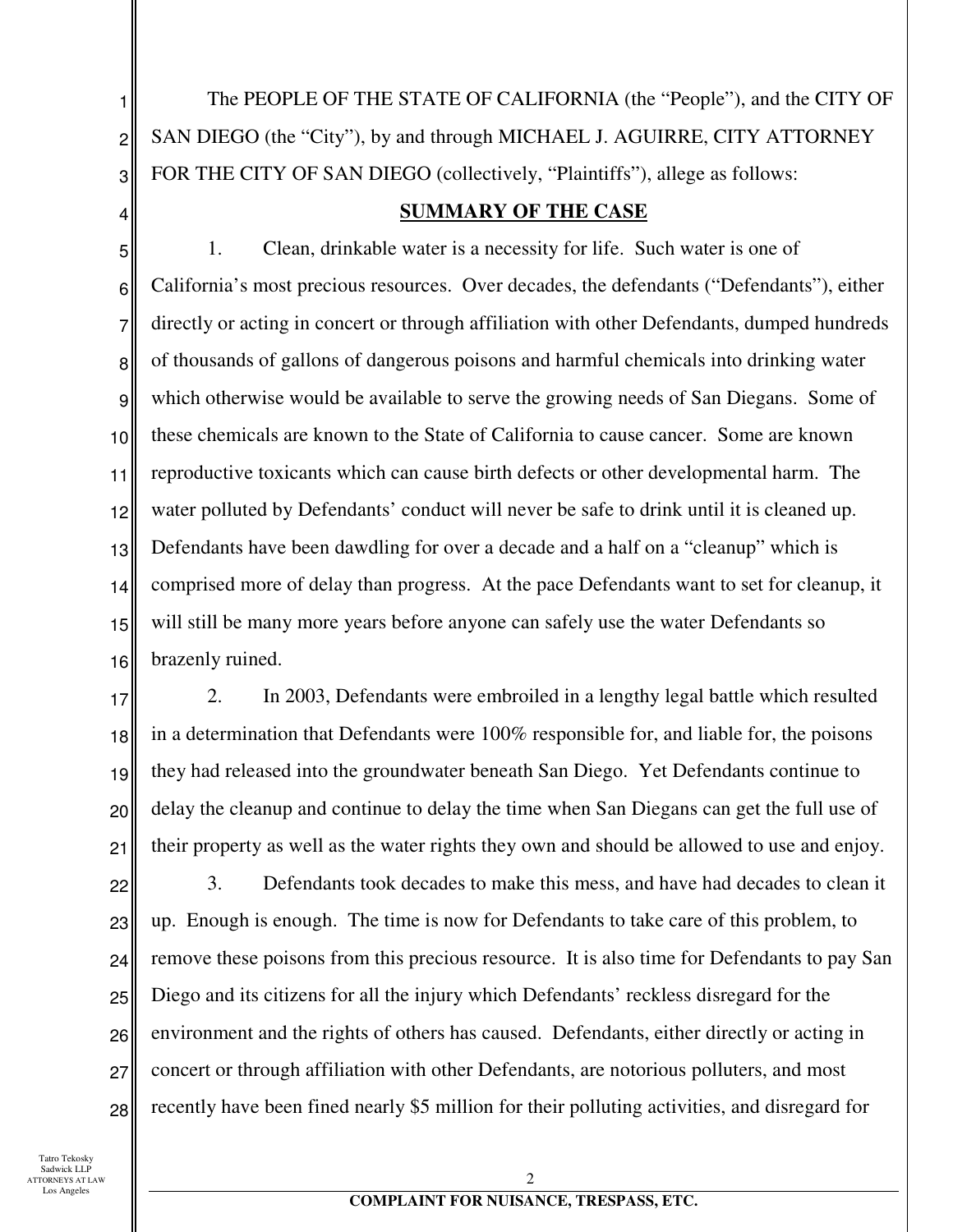the environment and the rights of others, elsewhere in California. It is time for Defendants to account for their polluting conduct in San Diego.

3 4 5 6 4. Put simply, in causing the pollution and delaying its cleanup, Defendants acted with a conscious, despicable and reckless disregard for the City's and the public's rights, financial position and well being, and/or intended to deprive the City and the public of property or legal rights or otherwise cause injury.

7 8 9 10 11 12 13 14 15 16 17 18 5. There is no doubt that Defendants are the cause of this pollution, and are responsible for its cleanup. The State of California has already made this determination. So has a Judge in a legal case, when on March 21, 2003, Judge Robert T. Altman (retired) ordered Defendants here, either directly or acting in concert or through affiliation with other Defendants, to "assume the responsibility and risk related to all future remediation and cleanup work on or under . . . all properties at the [the Mission Valley Terminal in San Diego] subject to [Defendants'] control and on or under the entire Qualcom[m] lot and on or under any locations to which the existing contamination may spread." Right now, Defendants are partially and incompletely "cleaning up" the poisons by pumping out *and throwing away* up to 238,000 gallons of water each and every day. That water alone is enough to supply 6,000 San Diegans. At this rate – and even with this waste – Defendants recently proposed they be allowed to take until 2034 to finish the cleanup!

19 20 21 22 23 24 25 26 6. The City owns Qualcomm Stadium and the approximately 166 acres of real property constituting the various parcels of land under and surrounding the stadium, which is generally located on the western side of U.S. Interstate Highway 15 and south of Frairs Road (collectively referred to herein as the "Property"). The Property is located in the Mission Valley area of the City of San Diego. The City also owns Pueblo water rights to the groundwater located underneath and in the vicinity of the Property. Pueblo water rights are an interest in real property. The groundwater subject to the City's Pueblo water rights sometimes shall be referred to in this Complaint as the Pueblo Groundwater.

27 28 7. Defendants in this action are large corporate members of the oil, gas and energy industry or affiliated businesses or individuals. As described below, Defendants

Tatro Tekosky Sadwick LLP ATTORNEYS AT LAW Los Angeles

1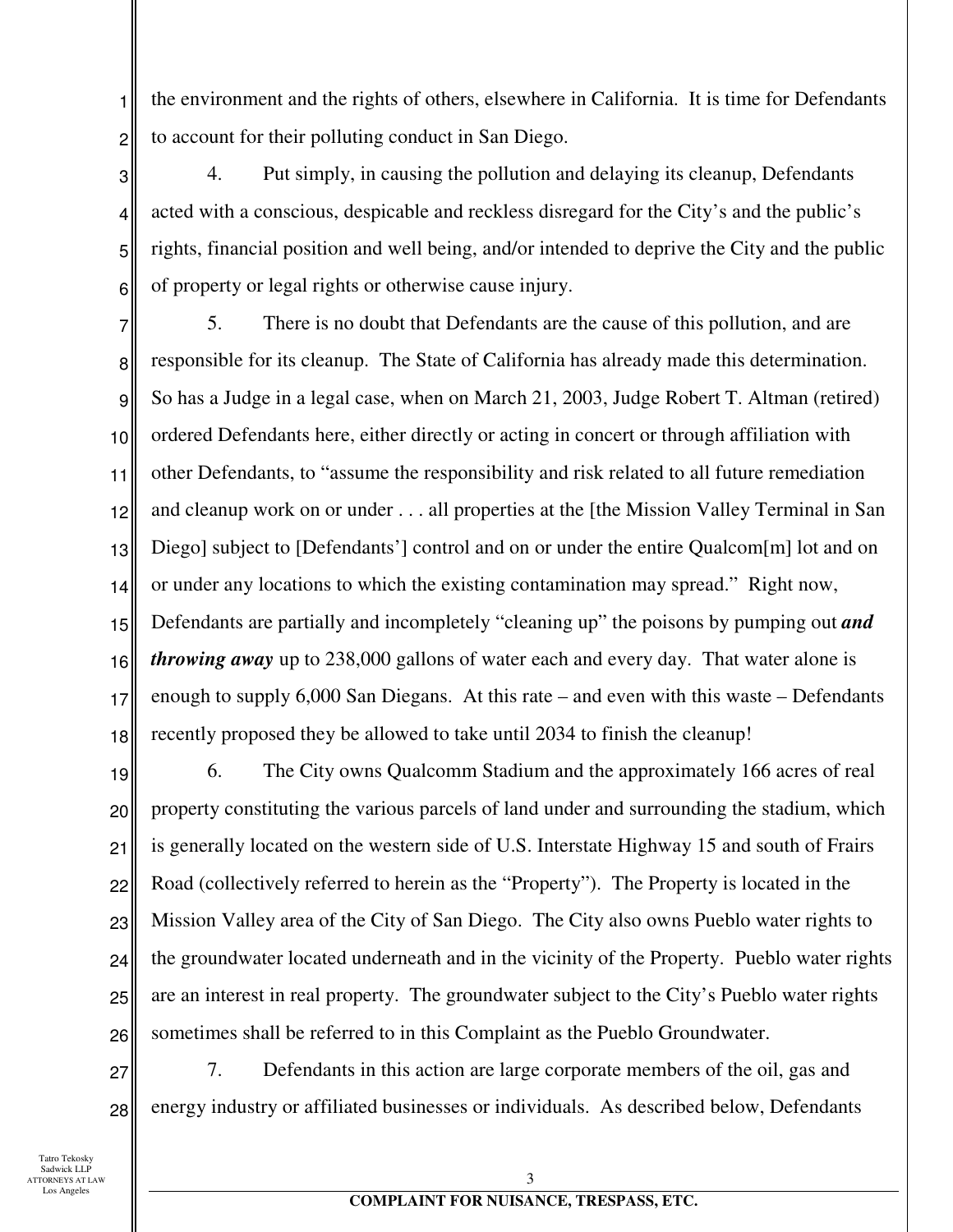1 2 3 4 5 have contaminated, polluted, continue to contaminate and pollute, and suffer and maintain conditions resulting in the continuation of the contamination and pollution, of the City's Property and Pueblo Groundwater. To date, Defendants' activities to remediate and curb the pollution and contamination they created, and continue to create, have been too little, too slow, too unproductive, too sporadic and otherwise too unavailing to be effective.

6 7 8 8. The City files this lawsuit for damages to remediate the Property, cleanse the Pueblo Groundwater, and to ensure that the public's interests in the Property and in the Pueblo Groundwater are vindicated and made whole.

9 10 11 9. The People bring this action for injunctive relief, civil penalties and abatement of a public nuisance to end unlawful releases of carcinogens and reproductive toxicants, to end unlawful business practices and to end extensive, widespread pollution.

## 12

## **THE PARTIES**

13 14 15 16 17 10. Plaintiffs are: (1) the People of the State of California, and (2) the City of San Diego, both acting by and through the City Attorney for the City of San Diego, California, Michael J. Aguirre. At all times relevant to this complaint, Plaintiff City of San Diego was and is a chartered municipal corporation organized and existing by virtue of the Constitution of the State of California. The City's population exceeds 750,000 persons.

18 19 20 11. Plaintiffs are informed and believe, and on that basis allege, that at all times mentioned herein, defendant Kinder Morgan Energy Partners, L.P. ("KMP") was and is a Delaware limited partnership authorized to do business in California.

21 22 23 24 12. Plaintiffs are informed and believe, and on that basis allege, that at all times mentioned herein, defendant Kinder Morgan Management, L.L.C. ("KMR") was and is a Delaware limited liability company which, by virtue of a delegation of control agreement with defendant Kinder Morgan G.P., Inc., manages KMP.

25 26 27 28 13. Plaintiffs are informed and believe, and on that basis allege, that at all times mentioned herein, defendant SFPP, L.P. ("SFPP") was and is a Delaware limited partnership with its principal place of business in the city of Orange, California. Plaintiffs are further informed and believe, and on that basis allege, that SFPP was and is a subsidiary

Tatro Tekosky Sadwick LLP ATTORNEYS AT LAW Los Angeles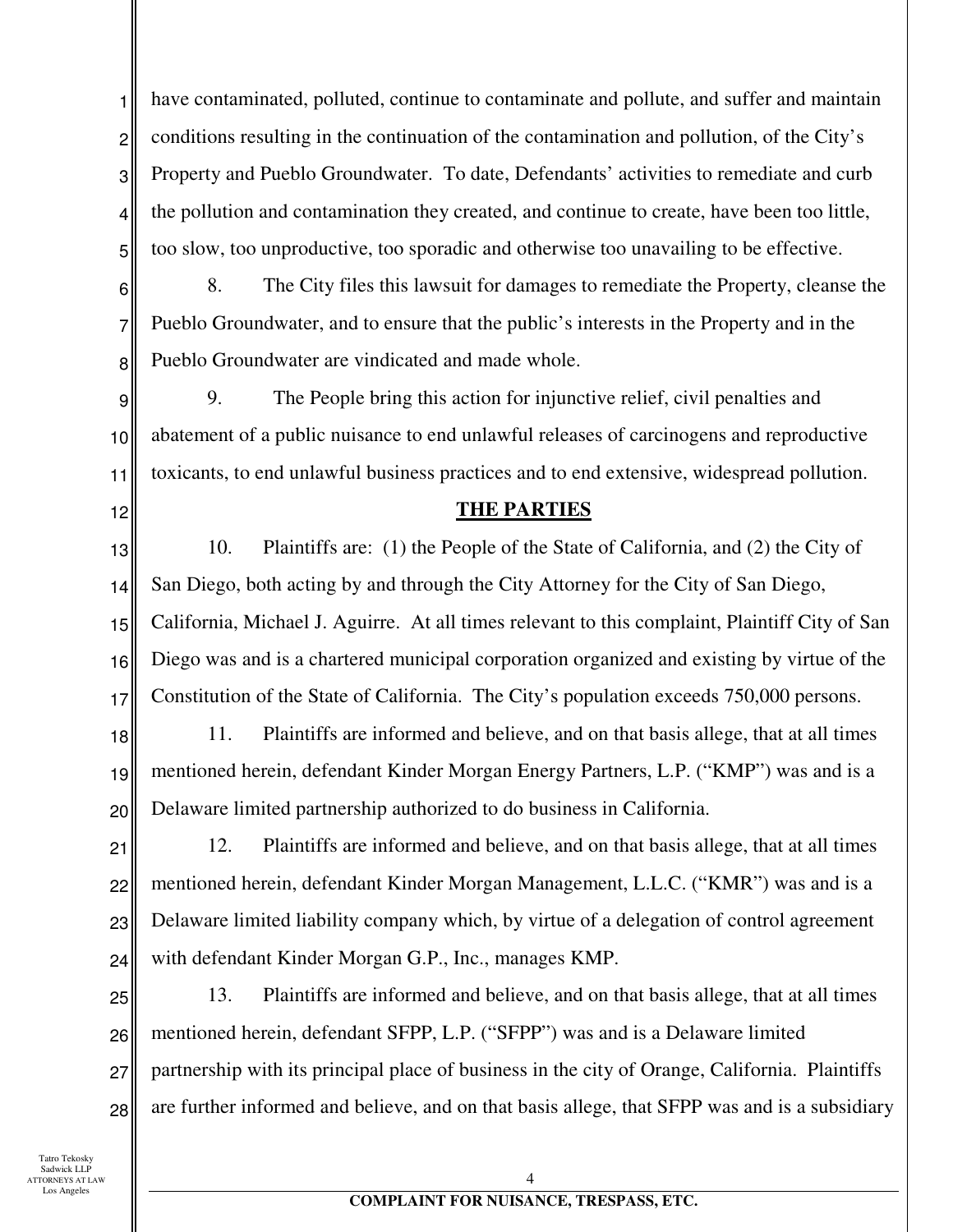of KMP and the operating partner for the Mission Valley Terminal.

2 3 4 14. Plaintiffs are informed and believe, and on that basis allege, that at all times mentioned herein, defendant Kinder Morgan Operating L.P. "D" ("KM Operating D") is a Delaware limited partnership that is the general partner of SFPP.

5 6 7 15. Plaintiffs are informed and believe, and on that basis allege, that at all times mentioned herein, defendant Kinder Morgan G.P., Inc., ("KMGP") was and is a Delaware corporation and the general partner of KMP and of KM Operating D.

8 9 10 16. Plaintiffs are informed and believe, and on that basis allege, that at all times mentioned herein, defendant Santa Fe Pacific Pipelines, Inc. ("SFP Pipelines") was and is a Delaware corporation with its principal place of business in the city of Orange, California.

11 12 13 14 15 16 17 17. Plaintiffs are informed and believe, and on that basis allege, that defendant Scott Martin is an employee and/or officer of KMP and/or one or more additional Defendants, and that defendant Scott Martin has direct responsibility for, and/or authority over, the remediation operations by Defendants under, and in the vicinity of, the Property and the Mission Valley Terminal. Plaintiffs are further informed and believe, and on that basis allege, that defendant Scott Martin is a resident of the State of California whose place of business and employment is in the State of California.

18 19 18. Defendants KMP, KMR, SFPP, KM Operating D, KMGP, SFP Pipelines and Scott Martin will be referred to collectively hereinafter as "Defendants."

20 21 22 23 19. Plaintiffs are informed and believe, and on that basis allege, that at all times mentioned herein, Defendants, and each of them, were acting at the behest, for the benefit, and as the agents of the other Defendants. Further, each of the Defendants aided and abetted the tortious, unlawful and otherwise actionable conduct of the others.

24 25 26 27 28 20. Plaintiffs currently are unaware, despite reasonably diligent effort to obtain the relevant information, of the true names and capacities of the defendants sued herein as DOES 1 through 100, inclusive, and therefore sue those defendants by such fictitious names. Plaintiffs will amend this Complaint to allege these defendants' true names and capacities when such are ascertained. Plaintiffs are informed and believe and on that basis

Tatro Tekosky Sadwick LLP ATTORNEYS AT LAW Los Angeles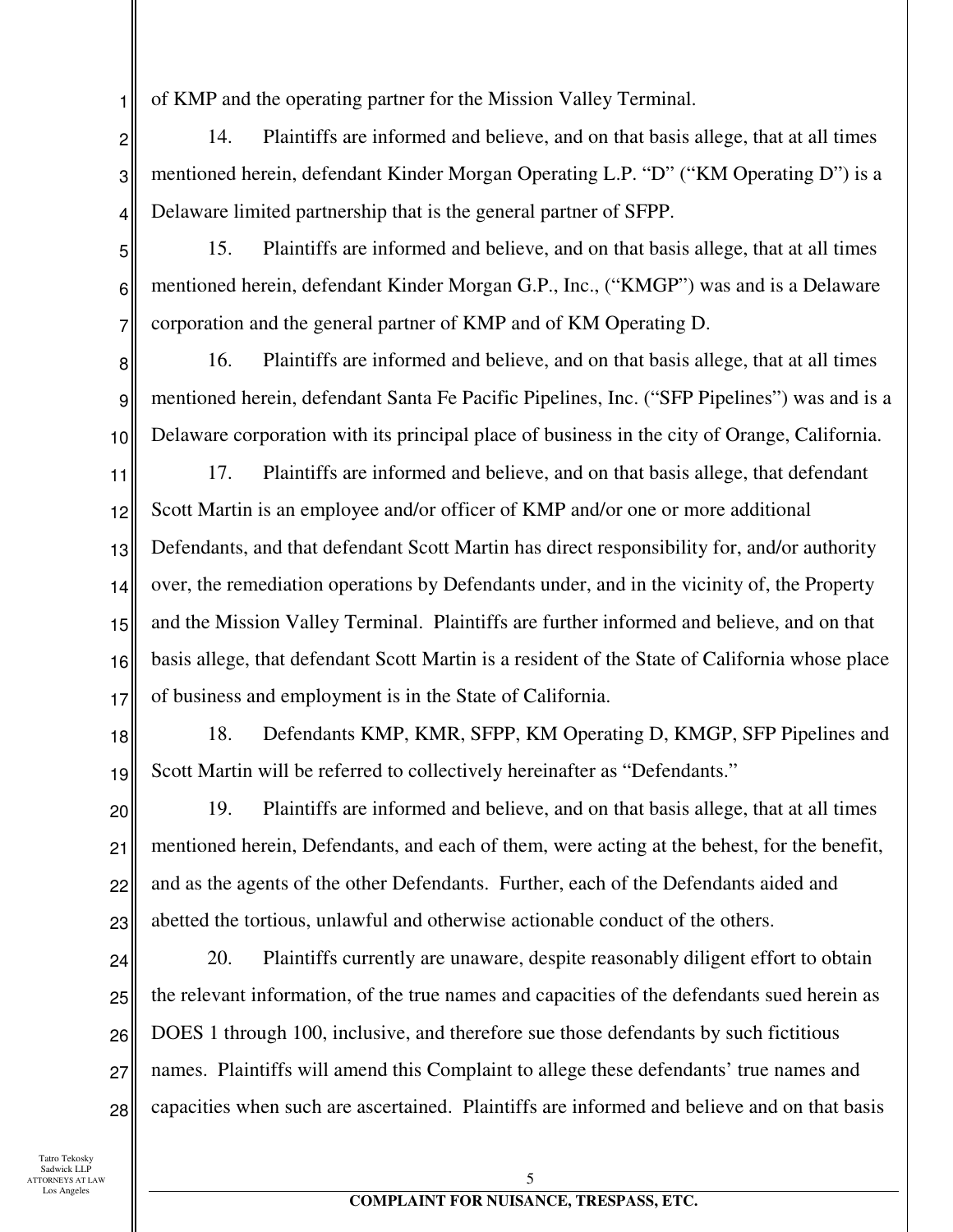1 2 3 4 allege that the fictitiously named defendants are responsible in some manner for the occurrences herein alleged, and that Plaintiffs' damages as allege herein were proximately caused by such defendants. As used herein, "Defendants" also includes DOES 1 through 100, inclusive.

5 6 7 8 9 10 21. All Defendants named herein were at all times acting as the agent and employee of each other Defendant, and, in doing the acts and omissions herein alleged, were acting within the scope of their agency and employment and with the permission and ratification of the remaining Defendants. Where an act or omission by the Defendants is alleged, the allegation is that the act or omission was done or omitted directly by each Defendant or by acting in concert or through affiliation with other Defendants.

11 12 13 14 15 16 22. At all times relevant to this complaint, each Defendant that is a business entity was a person doing business as that term is used in Health and Safety Code section 25249.11(a) and was a person as that term is used in Business and Professions Code section 17201. Plaintiffs are informed and believe, and on that basis allege, that at all times relevant to this Complaint each Defendant that is a business entity had and has ten or more employees.

## **JURISDICTION AND VENUE**

18 19 20 23. This Court has jurisdiction over this case, and the subject matter of this case, under California Constitution Article VI, section 10, because this case is a cause not given by statute to other trial courts.

21 22 23 24 25 24. This Court has jurisdiction over Defendants because Defendants do sufficient business in California, are residents of California and/or have other sufficient minimum contacts in and with California, to support and justify this Court's exercise of jurisdiction over Defendants by California's courts consistent with traditional notions of fair play and substantial justice as well as all other applicable constitutional principles.

26 27 28 25. Venue in this Court is proper because the cause arises in the County of San Diego, California, where the conduct and physical conditions which give rise to this cause, and which would be subject to this Court's injunction as requested in this complaint, are

Tatro Tekosky Sadwick LLP TTORNEYS AT LAW Los Angeles

17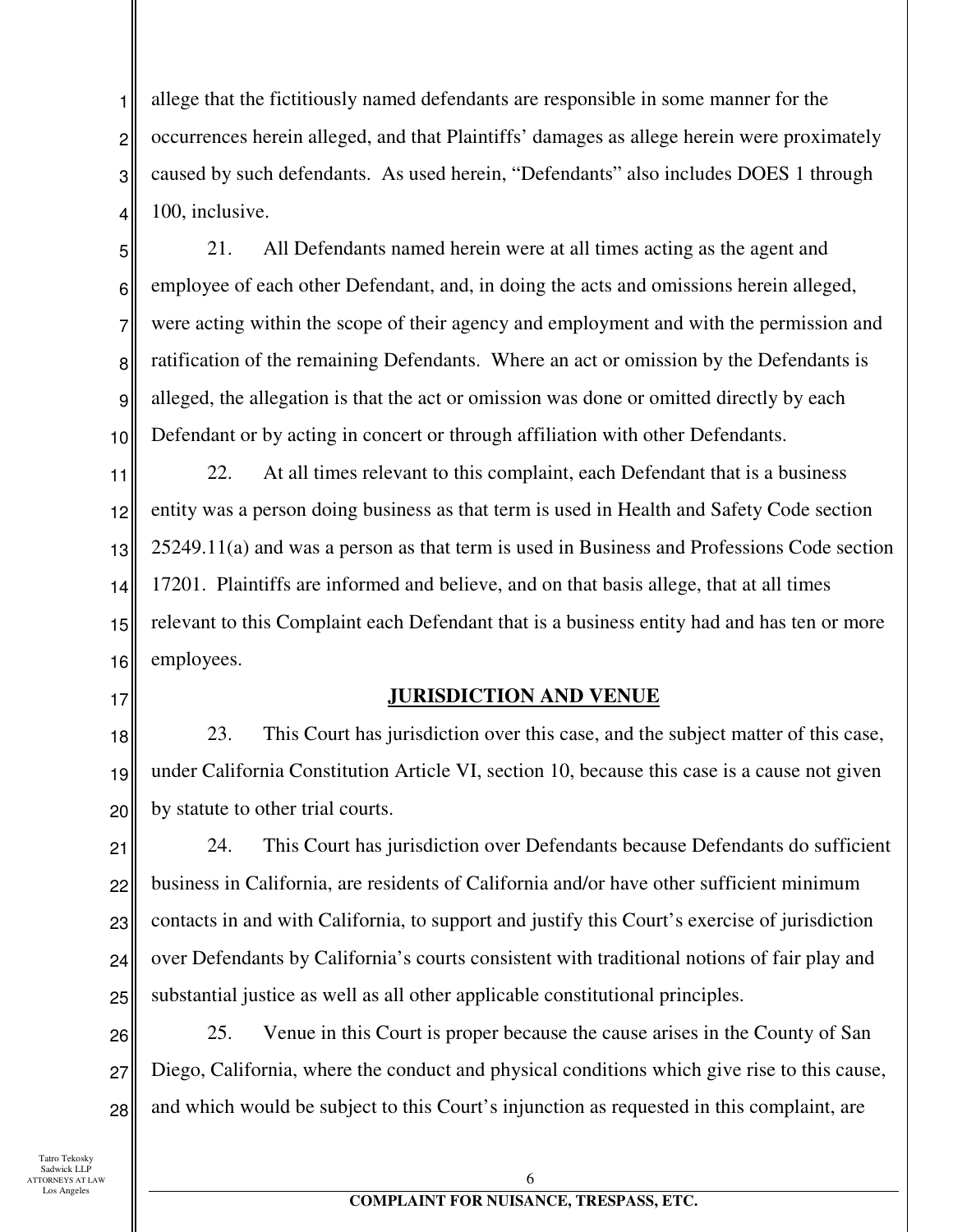1 2 3 4 located, have occurred, and continue to occur. The facts underlying this complaint occurred in San Diego County. The property which is the subject of this action is located in San Diego County, in the State of California. Venue is proper within the Central District of the San Diego Superior Court, pursuant to San Diego Superior Court Rule 1.2.2.

## **THE PROPERTY AT ISSUE**

6 7 8 9 10 26. The Property at issue herein includes, but is not necessarily limited to, the approximately 166 acres underlying and surrounding Qualcomm Stadium (the "Stadium") and its adjoining parking lots, all of which are in San Diego, California. Plaintiff City of San Diego owns the Property, including but not necessarily limited to the Stadium and the various parcels of land under the Stadium and its parking lots.

#### 11

5

## **MISSION VALLEY TERMINAL**

12 13 14 15 16 27. Plaintiffs are informed and believe, and on that basis allege, that Defendants own and/or operate the Mission Valley Terminal ("MVT") located at 9950 Mission San Diego Road, San Diego, California (located just northeast of, and adjacent to, the Stadium), and are engaged in the business of the transport, storage, and distribution of petroleum products, including gasoline, jet fuel, and diesel fuel.

17 18 19 20 21 22 23 24 25 28. Plaintiffs are informed and believe, and on that basis allege, that the MVT is an approximately 10.5 acre petroleum tank and pipeline facility used to distribute petroleum products in and around San Diego County. Plaintiffs are informed and believe, and thereon allege, that the MVT facility is connected with underground petroleum product pipelines from Long Beach, California which bring petroleum products to the MVT, from which the pipelines' contents are distributed through one or more manifolds to other pipes and storage tanks at the facility. Plaintiffs are informed and believe, and thereon allege, that tanker trucks then transport the petroleum products from the MVT facility to retailers and industrial users throughout San Diego County and the surrounding area.

26 27 28 29. Plaintiffs are informed and believe, and on that basis allege, that San Diego Pipeline owned the MVT in 1963, that the MVT was then acquired by Santa Fe Pacific Pipeline Partners, L.P., and that, in 1998, ownership and control of MVT was acquired by

Tatro Tekosky Sadwick LLP ATTORNEYS AT LAW Los Angeles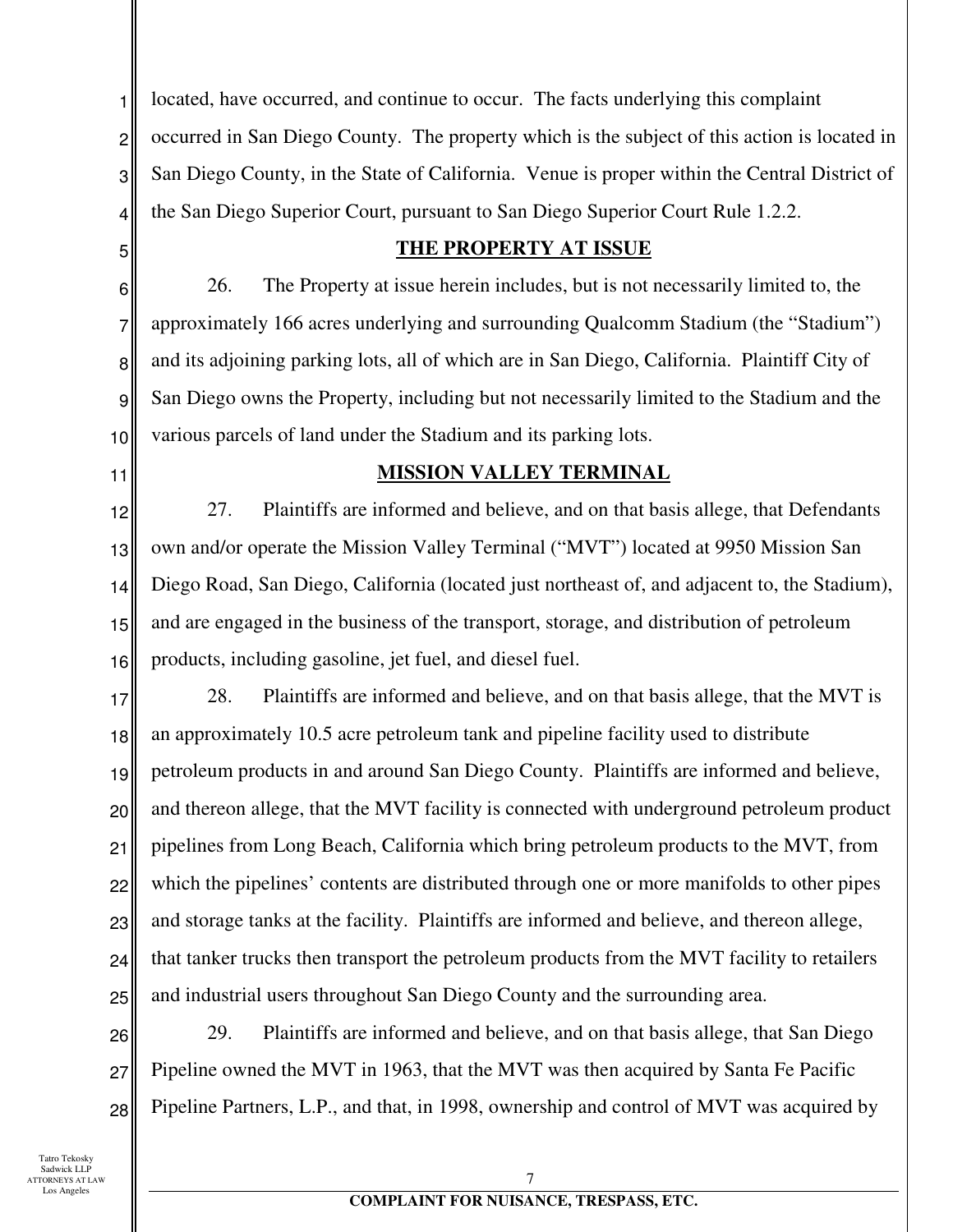1 2 3 4 5 KMP by virtue of its acquisition of Santa Fe Pacific Pipeline Partners, L.P. San Diego Pipeline (and subsequently at least one of the Defendants) entered into renewable leases with a number of oil companies, including Shell Oil Company ("Shell"), Mobil Oil Company ("ExxonMobil"), Texaco, Inc. ("Texaco"),<sup>1</sup> Unocal Oil Products ("Unocal"), and Powerine Oil Company ("Powerine").

6 7 8 9 10 11 12 13 14 15 16 30. Plaintiffs are informed and believe, and on that basis allege, that KMP bought out Powerine's and Unocal's interests in the MVT subsequent to 1998 and assumed Powerine's and Unocal's obligations pursuant to Cleanup and Abatement Order 92-01 (as amended) issue by the California Regional Water Quality Control Board, San Diego Region, agreed to run ExxonMobil's operations at the MVT, and acquired ExxonMobil's third party terminaling operation at MVT. Plaintiffs are informed and believe, and thereon allege, that Defendant KMP currently owns and operates a number of aboveground petroleum product storage tanks at the MVT through its operating partnership, Defendant SFPP, and that those storage tanks have a capacity of approximately 18.7 million gallons. Plaintiffs are further informed and believe, and on that basis allege, that the total capacity of the tanks owned by KMP and others at the MVT is approximately 25 million gallons.

17 18 19 31. Gasoline contains a number of constituents and additives, each of which separately, as well as in combination, present a significant risk to human health, safety, and the environment.

20

## **THE CONTAMINATION OF QUALCOMM STADIUM**

21 22 23 24 25 32. Plaintiffs are informed and believe, and thereon allege, that commencing at a time presently unknown to the City, and continuing to this day, Defendants, and each of them, engaged in acts and omissions, continue to engage in acts and omissions and suffer and maintain conditions that have caused pollution and contamination to contaminate and pollute Plaintiffs' Property and the Pueblo Groundwater. Plaintiffs are informed and

26

Tatro Tekosky Sadwick LLP ATTORNEYS AT LAW Los Angeles

<sup>27</sup> 28 <sup>1</sup> Plaintiffs are informed and believe, and on that basis allege, that Shell and Texaco entered into a joint venture as Equilon Enterprises, LLC and that Shell acquired Texaco's interests and obligations at the MVT.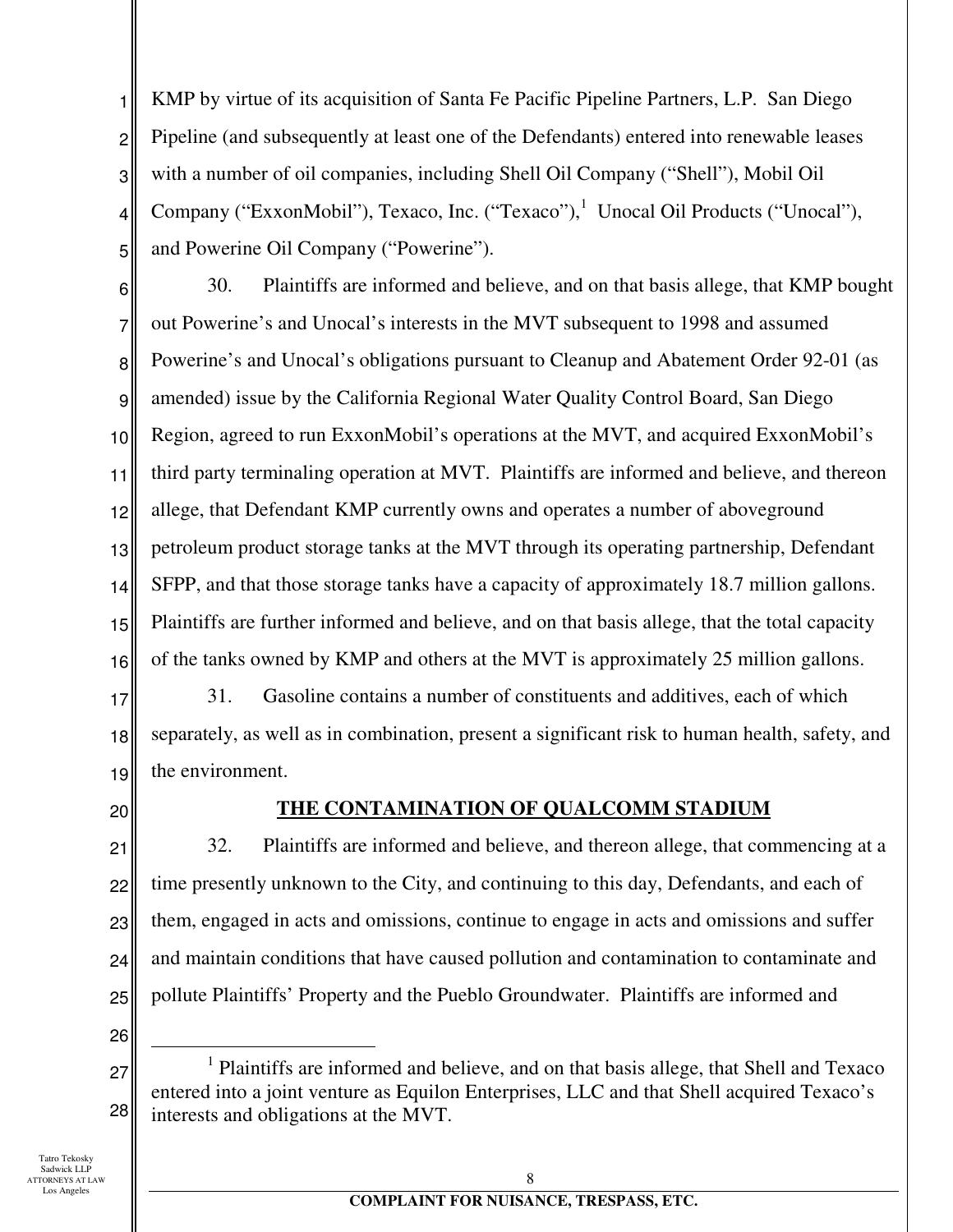2 3 4 believe, and thereon allege, that in committing these acts and omissions, Defendants, and each of them, acted with a conscious, despicable and reckless disregard of the City's and the People's rights, financial position and well-being, and/or intended to deprive the City and the People of property or legal rights or otherwise cause injury.

5 6 7 8 9 10 11 12 13 14 33. In 1992, the California Regional Water Quality Control Board, San Diego Region ("Regional Board"), the governmental agency currently overseeing Defendants' soil and groundwater remediation activities, issued Cleanup and Abatement Order 92-01 (as amended, the "Cleanup and Abatement Order") as a result of pervasive soil and groundwater contamination at, and in the vicinity of, the MVT. Subsequent to its issuance, the Cleanup and Abatement Order has been amended five times by the Regional Board. Plaintiffs are informed and believe, and on that basis allege, that not once in the fifteen years since the Cleanup and Abatement Order was issued has any Defendant ever suggested a material acceleration of any cleanup deadline or material step in that process, but that, in fact, Defendants have repeatedly sought delays of the cleanup and of material interim steps.

15 16 17 18 19 20 21 22 23 24 25 26 27 28 34. Plaintiffs are informed and believe, and on that basis allege, that a significant contributing factor to the issuance of the Cleanup and Abatement Order was contamination emanating from Defendants' spill or release of gasoline from a pipeline near the manifold at the MVT. Plaintiffs are informed and believe, and thereon allege, that at all times relevant herein, and continuing to this day, Defendants' operations, acts and omissions at the MVT and offsite, as well as Defendants' operations, acts and omissions pursuant to the Cleanup and Abatement Order, have resulted and continue to result in spills, releases, discharges and migration of, among other things, gasoline, other petroleum hydrocarbons and fuel additives, all of which emanate from the MVT and contaminate and pollute, and/or exacerbate the contamination and pollution of, the City's Property and Pueblo Groundwater. Plaintiffs are informed and believe, and thereon allege, that at all times relevant herein, and continuing to this day, Defendants' acts and omissions in connection with their remedial activities pursuant to the Cleanup and Abatement Order have delayed the cleanup of the contamination and pollution, and/or exacerbated the contamination and

Tatro Tekosky Sadwick LLP ATTORNEYS AT LAW Los Angeles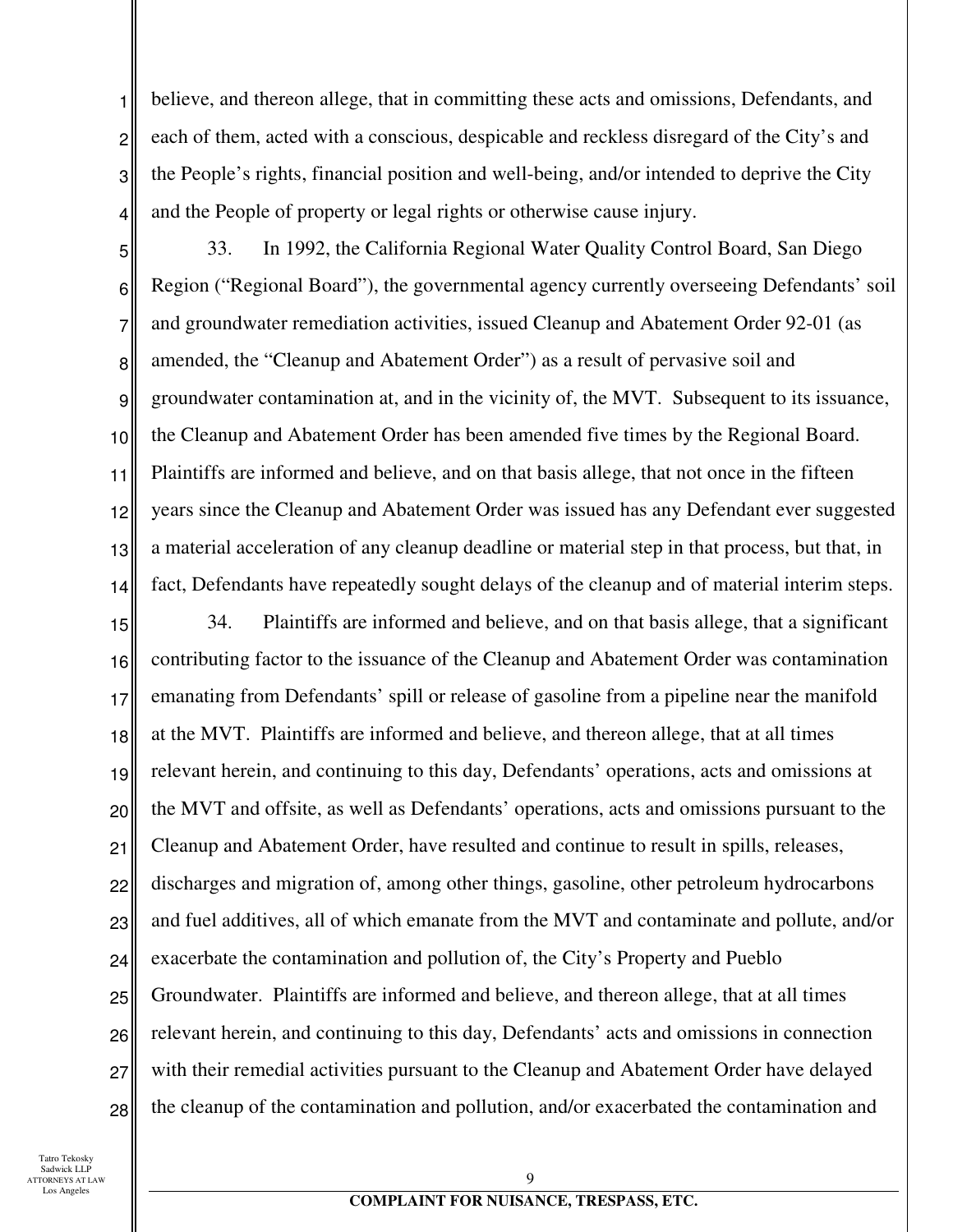pollution, of the Property and the City's Pueblo Groundwater.

2 3 4 5 6 7 8 35. The Regional Board, through the Cleanup and Abatement Order, directed all of the responsible parties<sup>2</sup> to initiate cleanup of the petroleum hydrocarbon contamination<sup>3</sup> to groundwater. The responsible parties were also directed to conduct a site assessment addressing, among other things, whether such contamination had migrated off-site. The Cleanup and Abatement Order also ordered that the responsible parties prevent either free or dissolved product from migrating off-site. The Cleanup and Abatement Order included a final cleanup date of January 1, 1996.

9 10 11 12 13 14 36. In 1992, the contamination plume from the MVT manifold extended under the Stadium parking lot.<sup>4</sup> The contamination crossed the Stadium parking lot traveling south toward the San Diego River. It has been estimated that, at one time, as much as 300,000 gallons of liquid petroleum products and related constituents were located beneath the Property.<sup>5</sup> Some estimates suggest that more than 100,000 gallons of petroleum hydrocarbons remain beneath the Property.

15

16

1

37. Defendants' Corrective Action Plan ("Corrective Action Plan") proposed three pumping wells to be operated in the Stadium parking lot. In May 1994, the Regional

17 18 19 20 21  $2$  The entities originally named in the Cleanup and Abatement Order included SFPP, Shell, ExxonMobil and Powerine. However, plaintiffs are informed and believe, and on that basis allege, that Defendants are the only remaining responsible parties by virtue of subsequent amendments to the Cleanup and Abatement Order, as well as by agreements entered into by the Defendants to assume the obligations of other entities vis-à-vis the MVT.

22 23 <sup>3</sup> Petroleum hydrocarbon waste constituents include, but are not limited to, benzene, ethylbenzene, xylene, toluene, oxygenate additives (e.g., methyl *tert*-butyl ether ("MTBE")), total petroleum hydrocarbons (TPH), and degradation products thereof (e.g., TBA).

24 25 26 <sup>4</sup> While the leaks and/or spills occurred on the MVT site, the impact of the contamination has been found to extend to the soil and groundwater under the Property, and the MTBE plume extended over 5,000 feet at one time, beyond the Property and underneath the San Diego River to the other side of the river.

27 28  $5$  Other estimates suggest that approximately 50,000 gallons of petroleum contamination under the Property has yet to be remediated by Defendants, with a similar amount underneath the MVT.

Tatro Tekosky Sadwick LLP ATTORNEYS AT LAW Los Angeles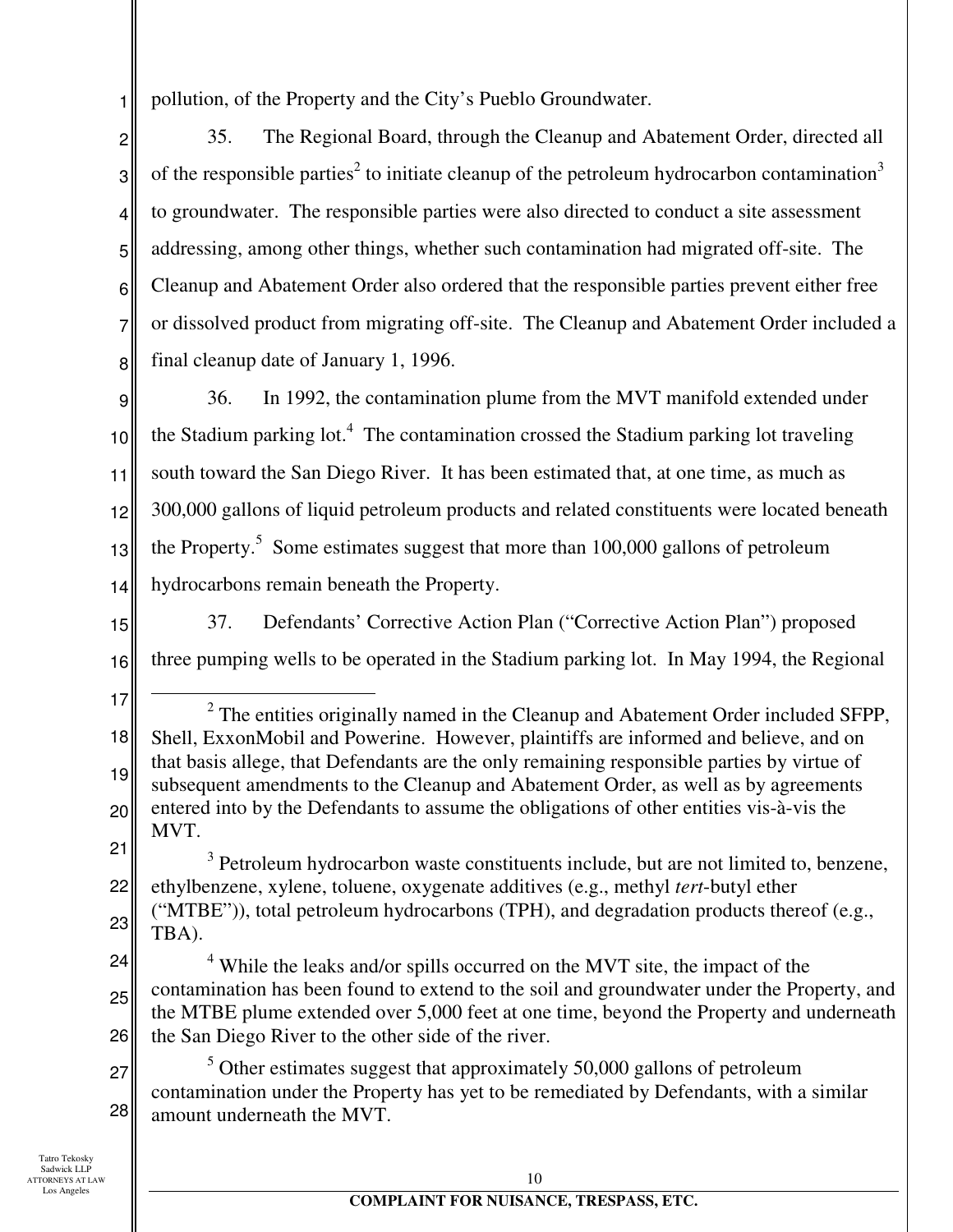1 2 3 4 5 Board issued Addendum 1 to the Cleanup and Abatement Order, extending the final cleanup date to January 1, 1999 pursuant to a request by Powerine. The Defendants' cleanup did not begin until 1994 and consisted of pumping and treating groundwater and then discharging the treated water into the Murphy Canyon Creek, a tributary of the San Diego River.

6 7 8 9 10 11 12 13 38. Plaintiffs are informed and believe and thereon allege that Defendants failed to comply with the Regional Board's Cleanup and Abatement Order for much of the 1990s. For example, although the Corrective Action Plan approved by the Regional Board required three pumping wells to be operated to prevent the MVT contamination from spreading offsite, plaintiffs are informed and believe, and on that basis allege, that Defendants<sup>6</sup> failed to operate the three pumping wells pursuant to the Regional Board's directive and failed to prevent off-site migration of contaminants, including  $MTBE$ ,  $\frac{7}{1}$  to the soil and groundwater under the Property.

14 15 16 17 18 19 20 21 22 23 24 39. After Defendants belatedly initiated groundwater pumping in 1994, the Regional Board ordered Defendants to cease groundwater pumping in December of 1994, when it was discovered that Defendants had been releasing petroleum into Murphy Canyon Creek. In December 1996, the Regional Board restricted Defendants' groundwater pumping when it was discovered that the water being discharged into Murphy Canyon Creek contained excessive levels of arsenic. All told, Plaintiffs are informed and believe, and thereon allege, that for much of the 1990s, Defendants failed to comply with the Regional Board's directives regarding the contamination and pollution at, under and emanating from the MVT terminal, which contamination and pollution was migrating to, beneath and into the soil and groundwater at the Property. Plaintiffs are informed and believe, and thereon allege, that for at least one span of time during this time period,

<sup>26</sup> <sup>6</sup> Subsequent to 1998, Defendants assumed the obligations of both Powerine and SFPP under the Cleanup and Abatement Order.

<sup>27</sup> 28  $<sup>7</sup>$  In 1996, MTBE was discovered as a result of groundwater monitoring. MTBE is a</sup> chemical additive to gasoline used to help clean vehicle emissions, but imparts a bad odor and taste to water and does not break down in the environment easily.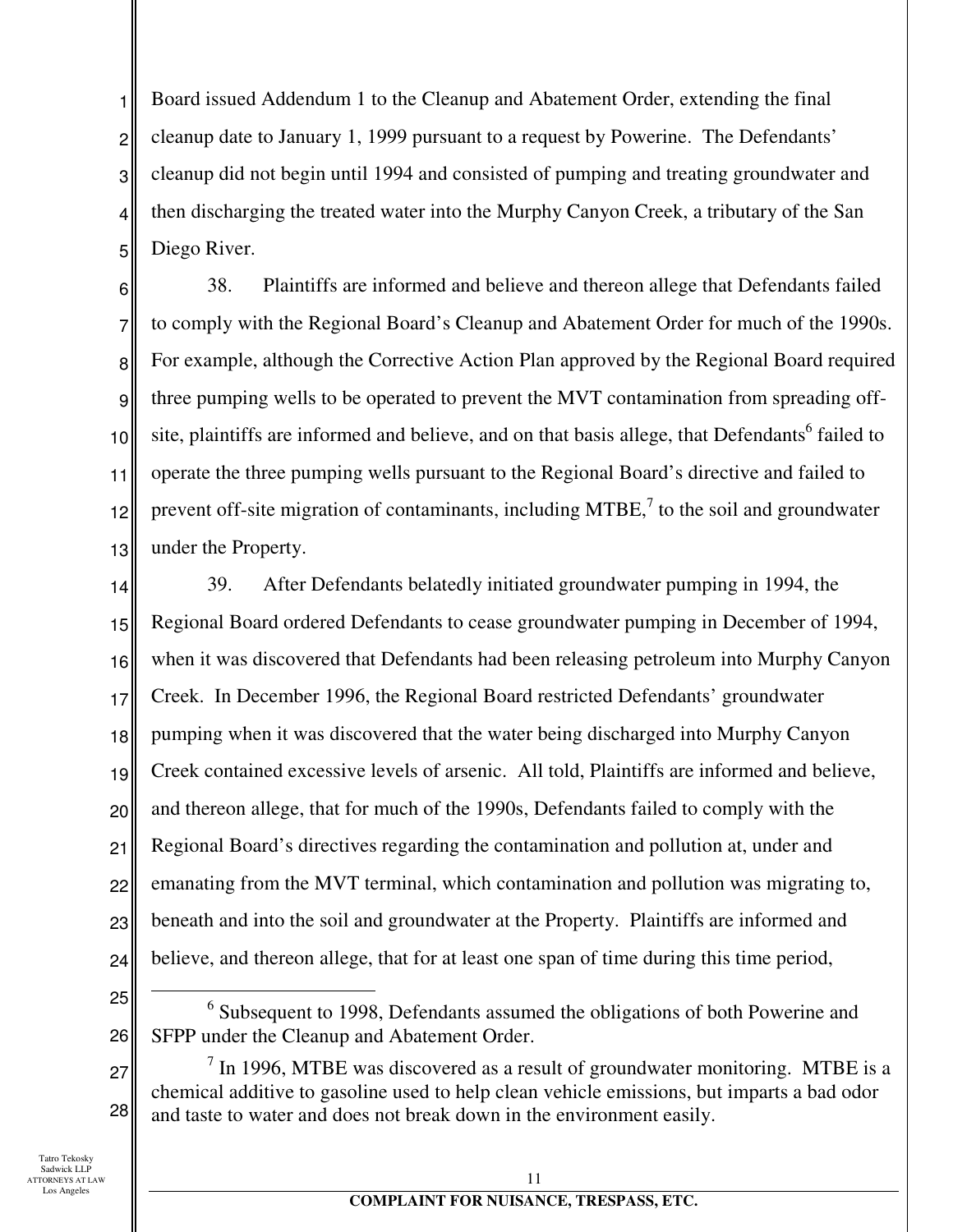1 2 Defendants failed utterly to operate their remediation system and even turned it off for a significant period of time.

3 4 5 6 7 8 9 10 11 12 13 40. Plaintiffs are informed and believe, and thereon allege, that Defendants have consistently employed a remediation strategy which relies on delay, obfuscation, administrative inaction and leniency by the Regional Board, and natural attenuation of the soil and groundwater contaminants in derogation of the duty they owe to remediate aggressively and quickly San Diego's and its citizens' Property and Pueblo Groundwater. As a result of Defendants' commission of these acts and omissions, in conjunction with their failure to carry out their obligations to the City, and pursuant to the Cleanup and Abatement Order, in a reasonable and prudent manner, Defendants have acted, and continue to act, with a conscious, despicable and reckless disregard of the City's and the public's rights, financial position and well-being, and such acts or omissions are intended to deprive the City and the public of property or legal rights or otherwise cause injury.

14 15 16 17 18 19 20 21 22 23 24 41. As a result of Defendants' acts and omissions, the Regional Board has repeatedly extended Defendants' deadlines for the remediation of the soil and groundwater under the Property. Starting with the initial Cleanup and Abatement Order, Defendants' original cleanup deadline was 1996. As of the most recent amendment to the original Cleanup and Abatement Order, Addendum 5, and despite Defendants' remarkable proposal for an off-site cleanup deadline of 2034, the current cleanup deadline imposed by the Regional Board is December 31, 2010 for the removal of residual light non-aqueous phase petroleum liquid ("LNAPL") from subsurface soil and groundwater beyond the MVT and December 31, 2013 to reduce concentrations of dissolved phase petroleum hydrocarbon waste constituents in the off-property (beyond the MVT) pollution area to attain background water quality conditions.

25 26 27 42. The City is informed and believes, and thereon alleges, that Defendants will not meet the current cleanup deadlines of 2010 and 2013, respectively, set forth in Addendum 5 to the Cleanup and Abatement Order.

28

43. Additionally, on December 7, 2005, a tanker truck owned by Merit Oil, a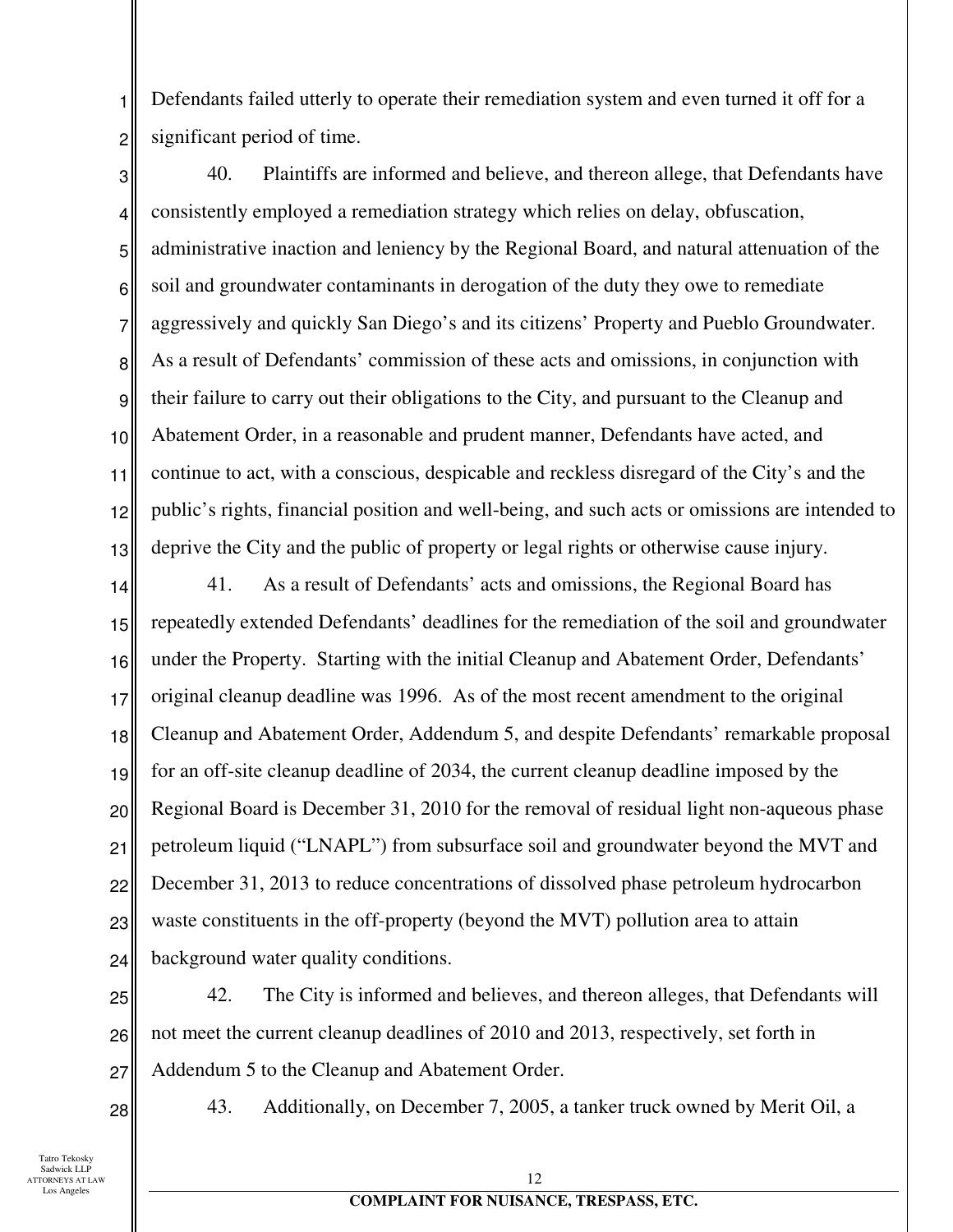1 2 3 4 5 6 7 8 9 10 11 distributor for Unocal 76, was involved in an incident at the entrance to the Stadium. Apparently, the vehicle had exited the MVT and, while turning, one of the two tanker trailers attached to the truck overturned, struck a wall near the entrance to the Stadium and burst into flames. Approximately 4,000 gallons of gasoline spilled and caught fire, but some gasoline escaped into storm drains and into the San Diego River. The City is informed and believes, and thereon alleges, that although the majority of the spill was remediated, while studying the effects of the spill, the City discovered another previously unknown plume of petroleum contamination emanating from the MVT and affecting the Property. The City is informed and believes, and on that basis alleges, that the newly discovered contamination is not attributable to the tanker truck spill, but originates from Defendants' operations at the MVT.

**THE GROUNDWATER AT ISSUE**

13 14 15 16 17 18 44. All water within the State, including groundwater, is the property of the people of the State of California. California Water Code §§ 102 and 104. As to all water, the Legislature of the State of California has determined, as set forth in California Water Code § 13000, that "the people of the State have a primary interest in the conservation, control, and utilization of the water resources of the State, and that the quality of all waters of the State shall be protected for use and enjoyment of the people of the State."

19 20 21 22 23 24 25 26 27 28 45. The City has "Pueblo water rights" to the groundwater under the City of San Diego, including the groundwater under and in the area of the Property. Pueblo water rights, which are an interest in real property, are the highest priority water rights in California. The City's Pueblo water rights accrued under Spanish and Mexican law and came with San Diego upon California's accession into the United States. Historically, San Diego relied on groundwater subject to its Pueblo water rights for drinking water purposes. In the past, groundwater from the area of the Property was sufficient to meet San Diego's demands. To date, the contamination and pollution at, and emanating from, the MVT have thwarted, delayed and prevented the City's plans to bring this source of drinking water back into production. Groundwater from beneath the Property was used in the past for drinking

Tatro Tekosky Sadwick LLP ATTORNEYS AT LAW Los Angeles

12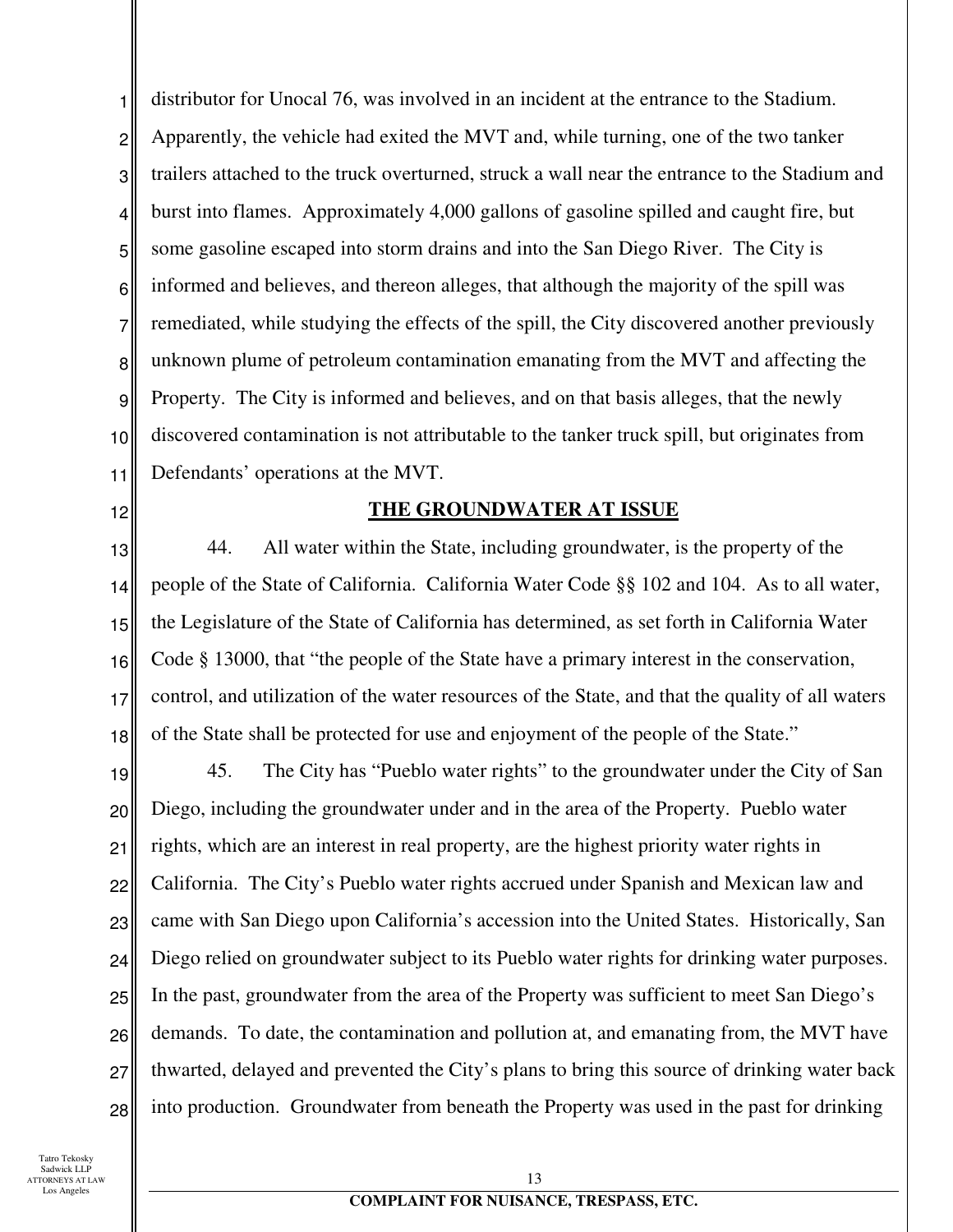1 2 3 4 5 6 7 water, has been officially identified as a sources of drinking water, and is planned and intended to used in the future as a source of drinking water. As a result of Defendants' acts and omissions, San Diego now has delayed its plans for using this groundwater for drinking until no earlier than 2010. Even this date is imperiled as a result of Defendants' acts and omissions. Thus, the City's planned development and use of the Mission Valley groundwater for drinking water has been and continues to be thwarted by Defendants' contamination of the groundwater at the Property.

8

9

**FIRST CAUSE OF ACTION**

(By the People For Public Nuisance Against All Defendants)

10 11 46. The People re-allege and incorporate Paragraphs 1-45, as if fully set forth herein.

12 13 14 15 16 47. This cause of action is brought in the name of the People of the State of California by and through Michael J. Aguirre, City Attorney for the City of San Diego, who is authorized pursuant to section 731 of the California Code of Civil Procedure to bring a civil action to abate a public nuisance as defined in sections 3479 and 3480 of the California Civil Code.

17 18 19 20 21 22 23 24 48. The negligent, reckless, and/or intentional acts and omissions of the Defendants, as alleged herein, which include and are not limited to the continuing contamination and pollution of, and the slow, sporadic and ineffective measures to remediate or cleanup, the soil and groundwater under and around the Property, give rise to a public nuisance within the meaning of California Civil Code section 3480, which affects not only the peace and dignity of the People, but also the City of San Diego and the entire community of the City of San Diego, and/or the comfort and convenience of a considerable number of residents of, and visitors to, the City of San Diego.

25 26 27 28 49. The contamination and pollution by Defendants' poisons, including the gasoline and petroleum, of the Property and Pueblo Groundwater, has varied over time and can be reasonably abated. The City has engaged and/or will engage in investigation, treatment programs and/or abatement. The People seek the abatement and enjoinment of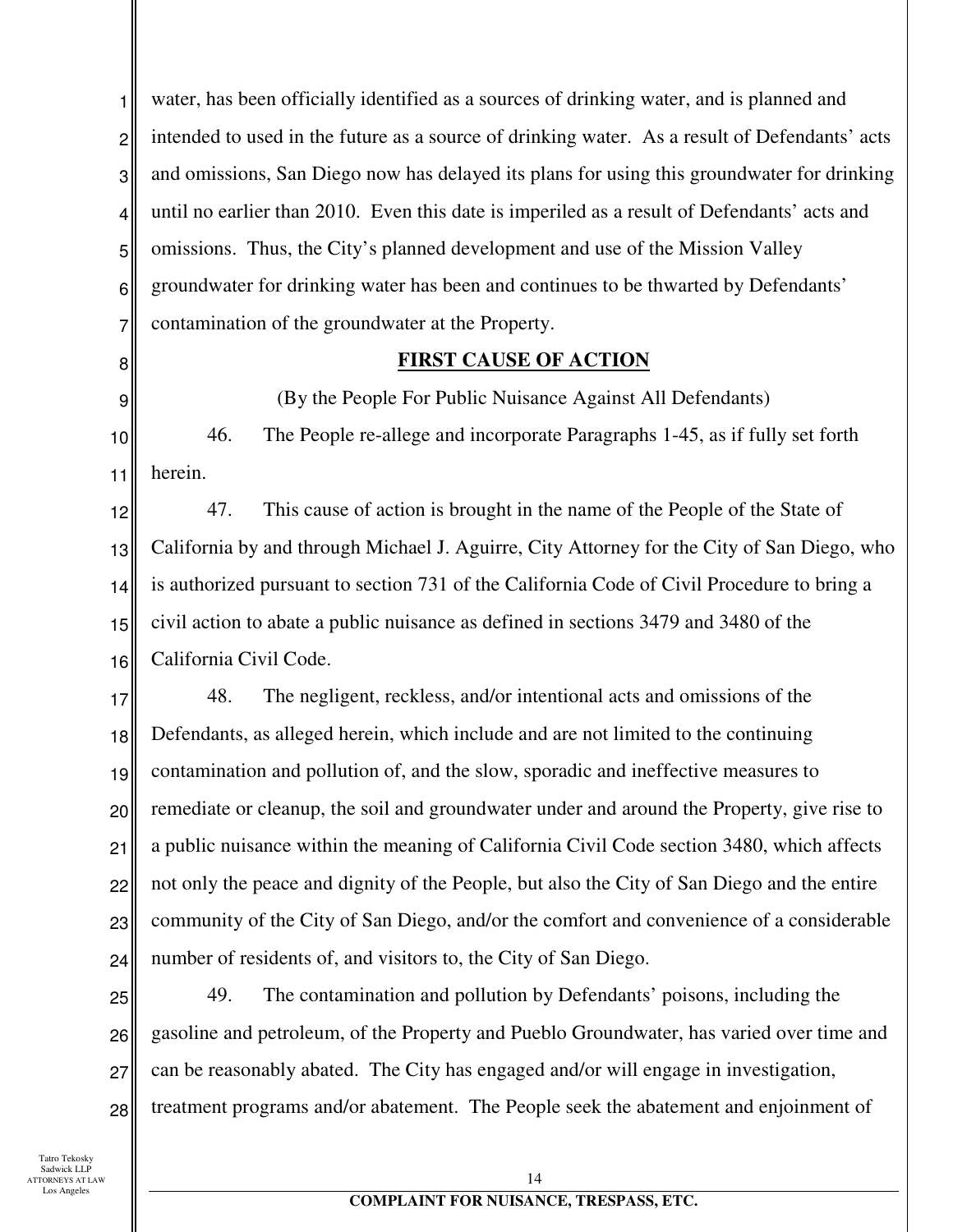1 2 the nuisance and all legally available damages and costs, the value of which is within the jurisdiction of the court.

3 4 5 6 7 8 9 10 11 12 50. Because the contamination created by the negligent, reckless, and/or intentional acts and omissions of the Defendants has resulted in contamination and pollution of the Property, which continues, and threatens to continue, to spread to adjacent properties, and farther into the groundwater supply of the City and for which the City possesses a legally cognizable property interest by virtue of its Pueblo water rights, and a legally cognizable property interest on behalf of its residents, it is of great public concern. As a result, the City has incurred and will continue to incur substantial and necessary response costs, including investigatory expenses, attorneys' fees, consulting fees, oversight costs, interest and other response costs. For the aforesaid reasons, the City has and will suffer injuries different in kind from those suffered by the general public.

13 14 15 16 17 18 51. The negligent, reckless, and/or intentional acts and omissions of the Defendants which resulted in the contamination and pollution of, and threatens to continue to contaminate and pollute, the Property and Pueblo Groundwater as well as the public's right to use and enjoy its groundwater supply, is also a public nuisance as defined by Chapter 5, Article 4, Division 7, section 54.0701 *et seq*. of the San Diego Municipal Code, for which the People seek remedies in accordance therewith.

19 20 21 22 52. The People assert that litigation against the Defendants is necessary because it raises issues of public importance and policy that are in need of vindication by litigation, presents the necessity of enforcement of said issues and rights resulting from special burdens that fall upon the City, and will benefit the health and safety of the community.

23 24 25 26 27 28 53. The People are entitled to recover from the Defendants all costs presently incurred or that may be incurred in investigating and verifying the contamination of the MVP and the Property, and for future costs to remediate the Property and the groundwater of Mission Valley. The People are also entitled to all available remedies described in the San Diego Municipal Code as described in Chapter 5, Article 4, Division 7. The exact amount owing will be determined at trial according to proof. The People also seek the

Tatro Tekosky Sadwick LLP ATTORNEYS AT LAW Los Angeles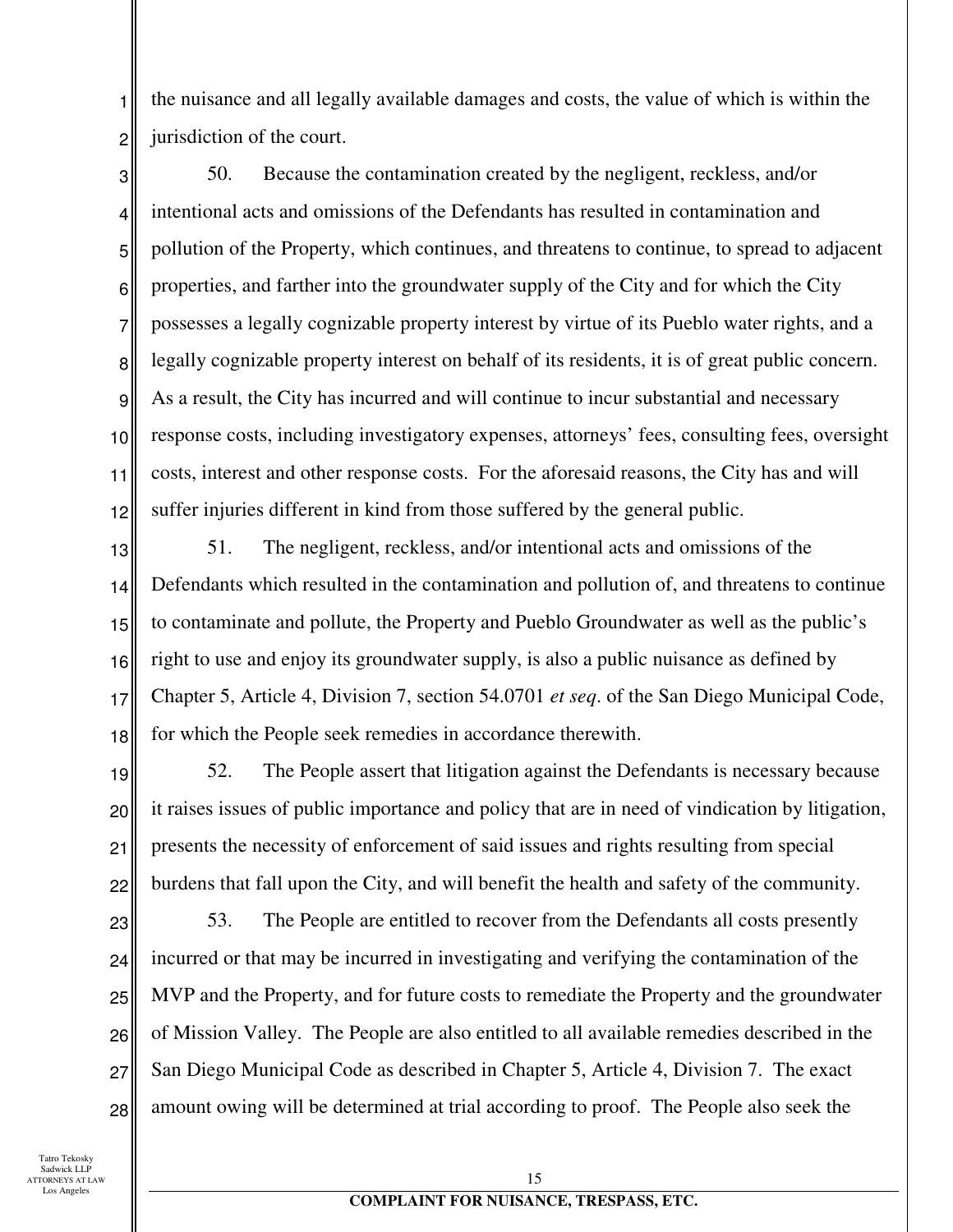abatement and enjoining of the nuisance and all legally available damages and costs, the value of which is within the jurisdiction of this court.

# 3 4

5

6

1

2

## **SECOND CAUSE OF ACTION**

(By the City For Public Nuisance Against All Defendants)

54. The City hereby re-alleges and incorporates by reference Paragraphs 1 through 53, inclusive, of this Complaint.

7 8 9 10 11 12 13 14 55. The negligent, reckless, and/or intentional acts and omissions of Defendants, and each of them, as alleged herein, which include and are not limited to the continuing contamination and pollution of, and the slow, sporadic and ineffective measures to remediate or cleanup, the soil and groundwater under and around the Property, give rise to a public nuisance within the meaning of California Civil Code sections 3479 and 3480, which affects not only the City but also the entire community of the City, and/or the comfort and convenience of a considerable number of residents of, and visitors to, the City, although the extent of damages inflicted upon individuals may be unequal.

15

56. The City is specially and adversely affected by the nuisance.

16 17 18 57. The City owns and holds property rights, including ownership of the Property and of the Pueblo water rights. The City's injury is separate and distinct from that of the public at large.

19 20 21 22 23 24 25 26 27 28 58. Because the contamination and pollution created by the negligent, reckless, and intentional acts and omissions of Defendants, and each of them, has resulted in contamination and pollution of the Property, and that such contamination and pollution continues, and threatens to continue, to spread to adjacent properties, and farther into the groundwater supply of the City and for which the City possesses a legally cognizable property interest by virtue of its Pueblo water rights, and a legally cognizable property interest on behalf of its residents, it is of great public concern. As a result, the City has incurred and will continue to incur substantial and necessary response costs, including investigatory expenses, attorneys' fees, consulting fees, oversight costs, interest and other response costs. For these reasons, among others, the City, as the owner of the Property and

Tatro Tekosky Sadwick LLP ATTORNEYS AT LAW Los Angeles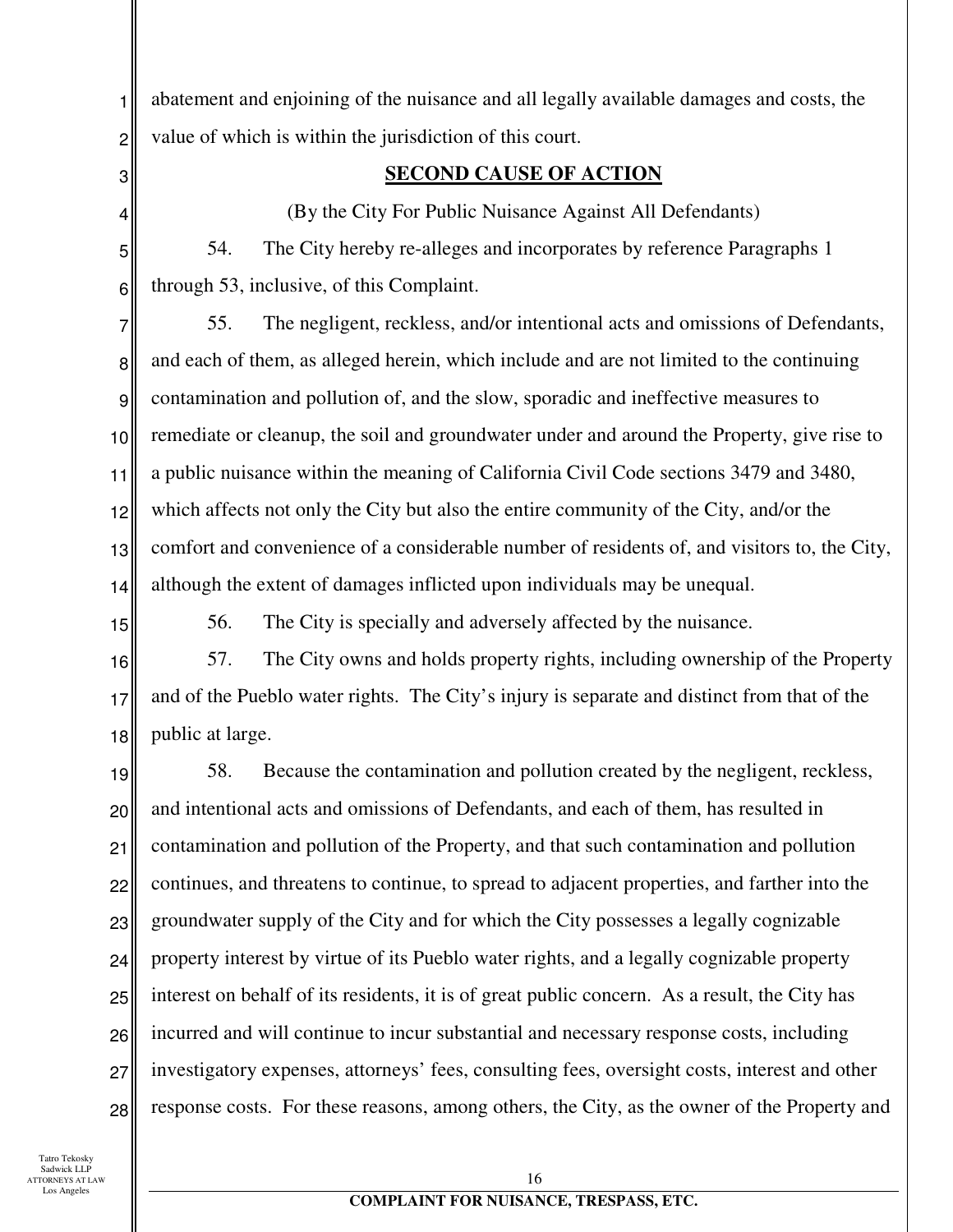1 2 of the Pueblo groundwater interests, has and will suffer injuries different in kind from those suffered by the general public.

3 4 5 6 7 8 59. The negligent, reckless, and intentional acts and omissions of Defendants, and each of them, which resulted in the contamination and pollution, and threatens to continue to contaminate and pollute, the Property and Pueblo Groundwater, as well as impairing the public's right to use and enjoy its groundwater supply, is also a public nuisance as defined by Chapter 5, Article 4, Division 7, section 54.0701 *et seq*. of the San Diego Municipal Code, for which the City seeks remedies in accordance therewith.

9 10 11 60. The City has not consented to and does not consent to this nuisance. Defendants, and each of them, knew or should have known that the City would not consent to this nuisance.

12 13 14 15 61. The contamination and pollution by Defendants' poisons, including the gasoline and petroleum, of the City's Property and Pueblo Groundwater, has varied over time and can be reasonably abated. The City has engaged and/or will engage in investigation, treatment programs, and/or abatement.

16 17 18 62. As a direct and proximate result of Defendants', and each of their, nuisance, the City has been, and will continue to be, injured, harmed and damaged in an amount to be determined at trial.

19 20 21 22 23 24 25 26 27 28 63. As a result of Defendants' commission of these acts and omissions, in conjunction with their failure to carry out their obligations to the City, and pursuant to the Cleanup and Abatement Order, in a reasonable and prudent manner, Defendants have acted, and continue to act, with a conscious, despicable and reckless disregard of the City's and the public's rights, financial position and well-being, and such acts or omissions are intended to deprive the City and the public of property or legal rights or otherwise cause injury. Defendants, and each of them, have therefore engaged in oppressive or malicious conduct that justifies, for the purpose of punishing them and deterring them from engaging in such actions in the future, an award of exemplary and punitive damages in an amount to be proven at trial.

Tatro Tekosky Sadwick LLP TTORNEYS AT LAW Los Angeles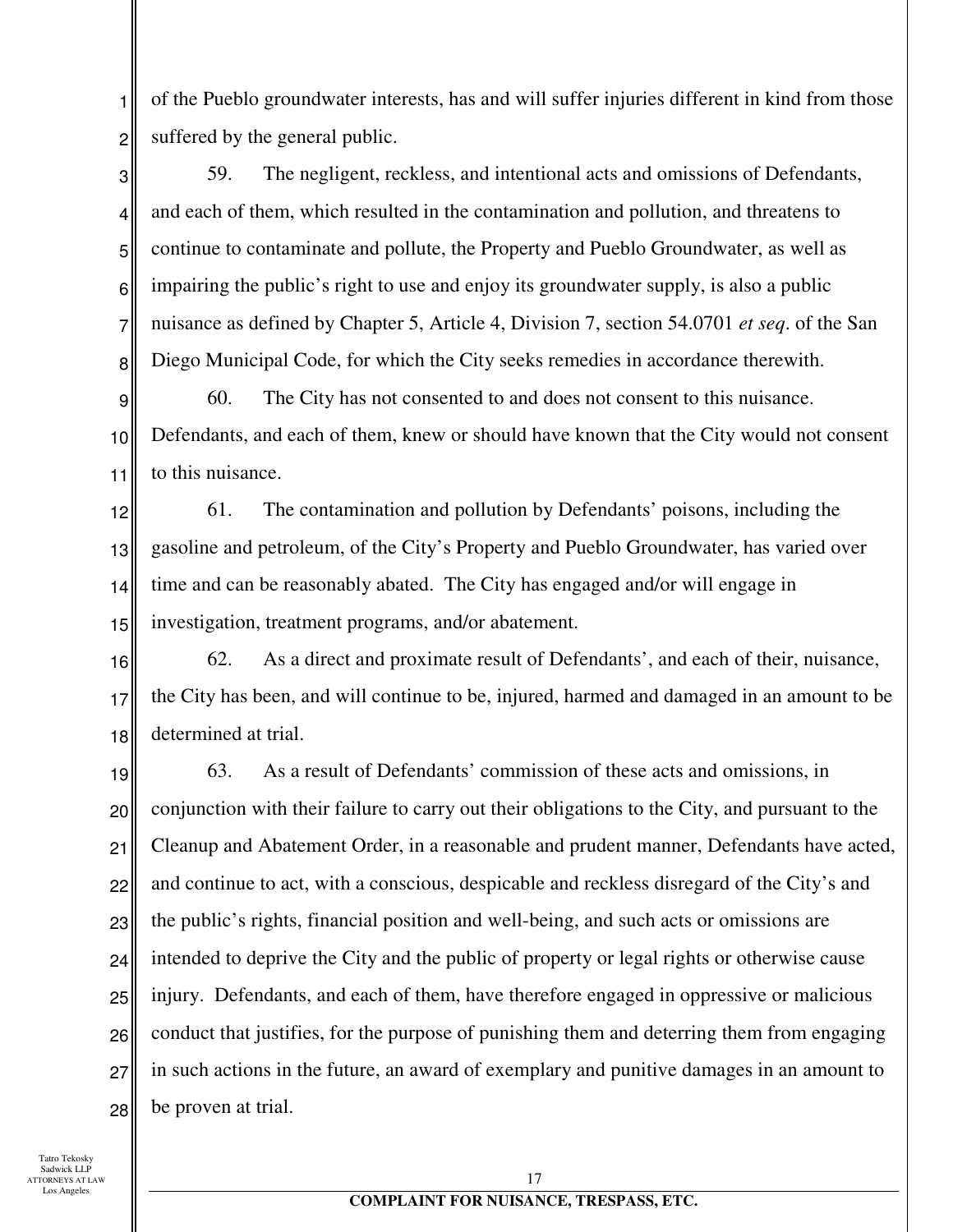| $\mathbf{1}$                                                         | <b>THIRD CAUSE OF ACTION</b>                                                                   |  |
|----------------------------------------------------------------------|------------------------------------------------------------------------------------------------|--|
| 2                                                                    | (By the City For Private Nuisance Against All Defendants)                                      |  |
| 3                                                                    | The City hereby re-alleges and incorporates by reference Paragraphs 1<br>64.                   |  |
| $\overline{4}$                                                       | through 63, inclusive, of this Complaint.                                                      |  |
| 5                                                                    | 65.<br>The City owns and holds property rights, including ownership of the Property            |  |
| $6 \mid$                                                             | and of the Pueblo groundwater interests.                                                       |  |
| $\overline{7}$                                                       | The negligent, reckless, and/or intentional acts and omissions of Defendants,<br>66.           |  |
| 8 <sup>1</sup>                                                       | and each of them, as alleged herein, which include and are not limited to the continuing       |  |
| $\overline{9}$                                                       | contamination and pollution of, and the slow, sporadic and ineffective measures to             |  |
| 10                                                                   | remediate or cleanup, the soil and groundwater under and around the Property, give rise to     |  |
| 11                                                                   | a nuisance within the meaning of California Civil Code section 3479 which, to the extent (if   |  |
| 12                                                                   | any) not constituting a public nuisance within the meaning of California Civil Code section    |  |
| 13                                                                   | 3480, constitutes a private nuisance within California Civil Code section 3481.                |  |
| 14                                                                   | 67.<br>Such nuisance has interfered with the City's use or enjoyment of its Property           |  |
| 15                                                                   | and of its Pueblo groundwater rights.                                                          |  |
| 16                                                                   | 68.<br>The City has not consented to, and does not consent to, this nuisance.                  |  |
| 17                                                                   | Defendants, and each of them, knew or should have known that the City would not consent        |  |
| 18                                                                   | to this nuisance.                                                                              |  |
| 19                                                                   | The contamination and pollution by Defendants' poisons, including the<br>69.                   |  |
| 20                                                                   | gasoline and petroleum, of the City's Property and Pueblo Groundwater, has varied over         |  |
| 21                                                                   | time and can be reasonably abated. The City has engaged and/or will engage in                  |  |
| 22                                                                   | investigation, treatment programs and/or abatement.                                            |  |
| 23                                                                   | As a direct and proximate result of Defendants', and each of their, nuisance,<br>70.           |  |
| 24                                                                   | the City has been, and will continue to be, injured, harmed and damaged in an amount to be     |  |
| 25                                                                   | determined at trial. Among other things, the City has incurred and will continue to incur      |  |
| 26                                                                   | substantial and necessary response costs, including investigatory expenses, attorneys' fees,   |  |
| 27                                                                   | consulting fees, oversight costs, interest and other response costs, as a direct and proximate |  |
| 28                                                                   | result of the contamination and pollution created by the negligent, reckless, and intentional  |  |
| Tatro Tekosky<br>Sadwick LLP<br><b>FORNEYS AT LAW</b><br>Los Angeles | 18                                                                                             |  |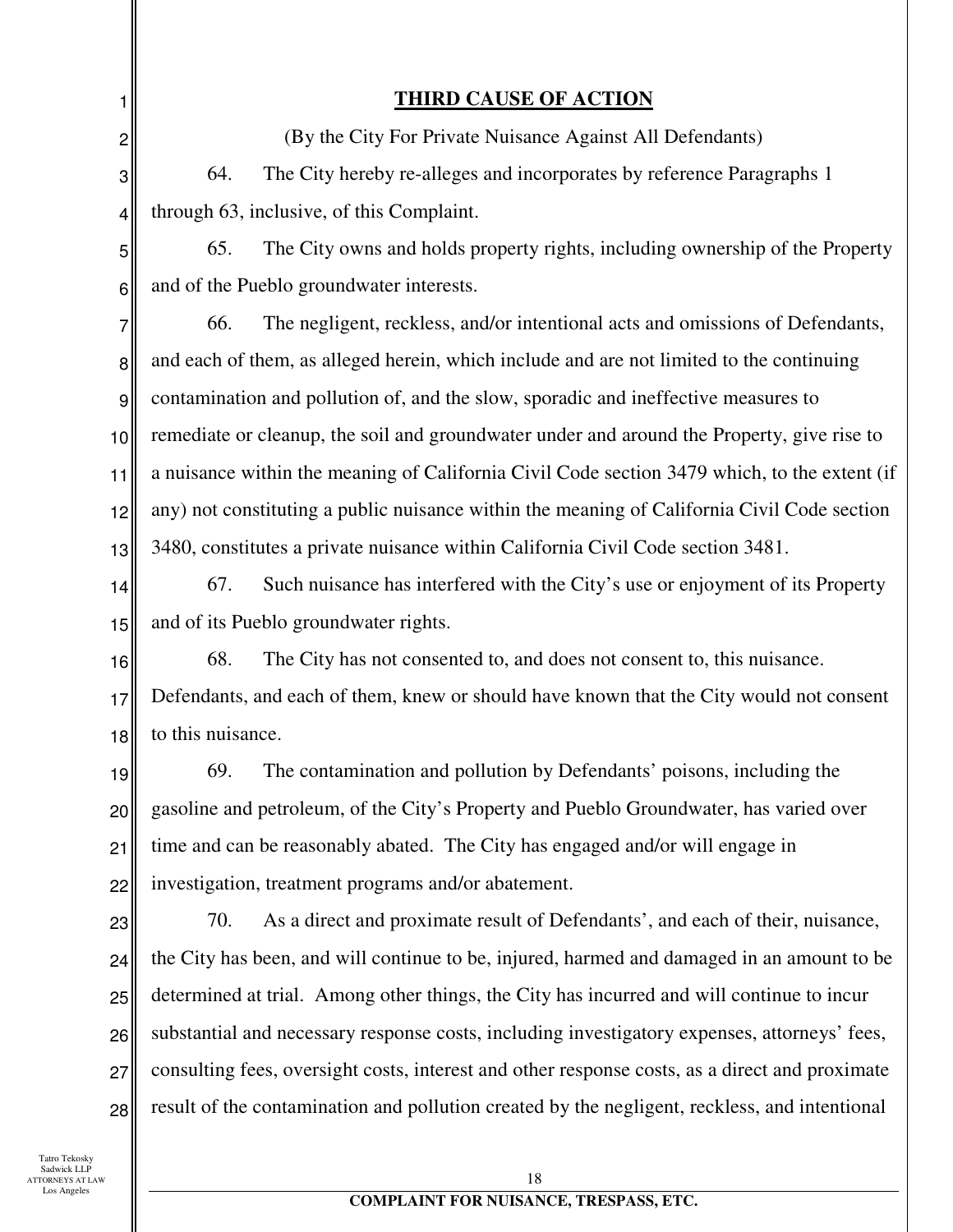1 2 3 4 acts and omissions of Defendants, and each of them, which has resulted in contamination and pollution of the Property which continues, and threatens to continue, to spread to adjacent properties, and farther into the groundwater supply of the City and for which the City possesses a legally cognizable property interest by virtue of its Pueblo water rights.

5 6 7 8 9 10 11 12 13 71. As a result of Defendants' commission of these acts and omissions, in conjunction with their failure to carry out their obligations to the City, and pursuant to the Cleanup and Abatement Order, in a reasonable and prudent manner, Defendants have acted, and continue to act, with a conscious, despicable and reckless disregard of the City's rights, financial position and well-being, and such acts or omissions are intended to deprive the City of property or legal rights or otherwise cause injury. Defendants, and each of them, have therefore engaged in oppressive or malicious conduct that justifies, for the purpose of punishing them and deterring them from engaging in such actions in the future, an award of exemplary and punitive damages in an amount to be proven at trial.

14

15

## **FOURTH CAUSE OF ACTION**

(By the City For Trespass Against All Defendants)

16 17 72. The City re-alleges and incorporates Paragraphs 1 through 71, as though fully set forth herein.

18 19 73. The City is the owner and/or possessor of property and/or property rights, including the Property and the Pueblo groundwater interests.

20 21 22 23 24 74. The City is informed and believes and thereon alleges that, without the permission of Plaintiffs, Defendants, and each of them, interfered with and/or entered onto, and continue to interfere with and/or enter onto, the City's Property and its Pueblo groundwater interests by negligently, recklessly, intentionally and/or wrongfully contaminating and polluting the City's Property and Pueblo Groundwater.

25 26 27 28 75. The City is informed and believes and thereon alleges that Defendants, and each of them, used, stored, handled, released and discharged gasoline and petroleum products and wastes, and continue to do so, in such a manner as to result in the continual release, discharge and migration of gasoline and petroleum pollution and contamination

Tatro Tekosky Sadwick LLP TTORNEYS AT LAW Los Angeles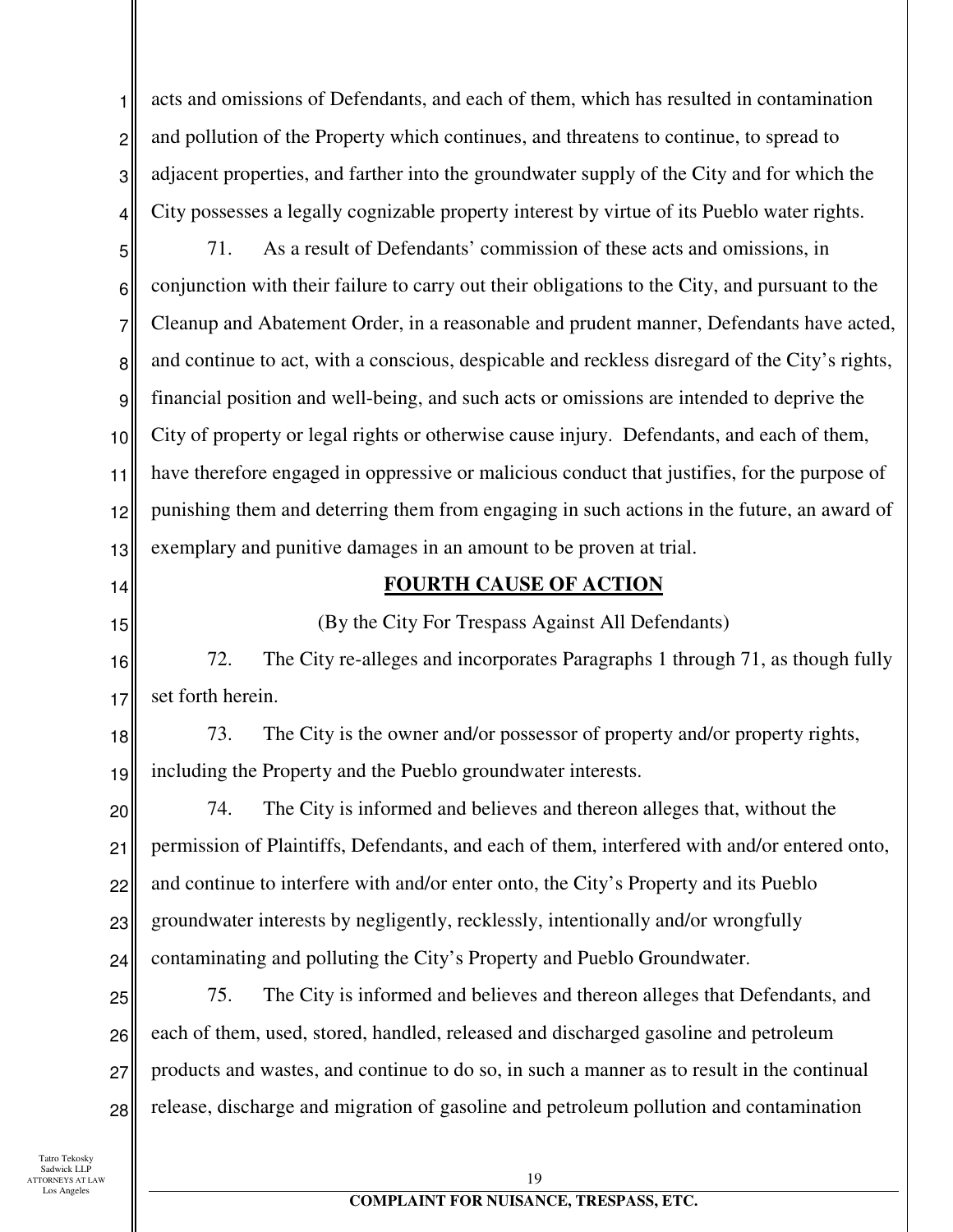1 2 resulting in the contamination and pollution of the City's Property and Pueblo Groundwater.

3 4 5 6 7 8 9 76. The City is informed and believes and thereon alleges that Defendants, and each of them, employed and continue to employ machinery, fixtures, trade fixtures, equipment and pipelines which they knew, or should have known, were inadequate, old, leaking, and/or defective, and thereby created a substantial known danger that poisons, including gasoline and petroleum pollution and contamination would be released and would migrate down gradient to the City's Property and groundwater subject to the City's Pueblo water rights.

10 11 12 13 14 15 16 77. The City is informed and believes and thereon alleges that Defendants, and each of them, retained consultants and controlled and/or directed, and continue to control and/or direct, such consultants' cleanup and remediation activities (or the lack thereof) at the MVT and at the Property in such a manner, and with such a conscious, despicable and reckless disregard of the City's and the public's rights, financial position and well-being, as to cause and permit past and continuing pollution and contamination of the City' Property and Pueblo Groundwater.

17 18 19 20 21 22 23 24 25 26 78. The City is informed and believes and thereon alleges that Defendants, and each of them, have controlled and directed, and continue to control and direct, the cleanup and remediation activities (or the lack thereof) at the MVT and at the Property in such a manner, and with such a conscious, despicable and reckless disregard of the City's and the public's rights, financial position and well-being that they have employed and continue to employ business practices and strategies such that when Defendants, and each of them, learned, or reasonably should have learned, that they were not going to meet the Regional Board's cleanup time deadlines, they failed and continue to fail to undertake reasonable, appropriate, or necessary action to reduce, remediate, or abate the past and continuing pollution and contamination of the City's Property and Pueblo Groundwater.

27 28 79. The City is informed and believes and thereon alleges that Defendants, and each of them, have engaged, and continue to engage, in the acts and omissions alleged

Tatro Tekosky Sadwick LLP ATTORNEYS AT LAW Los Angeles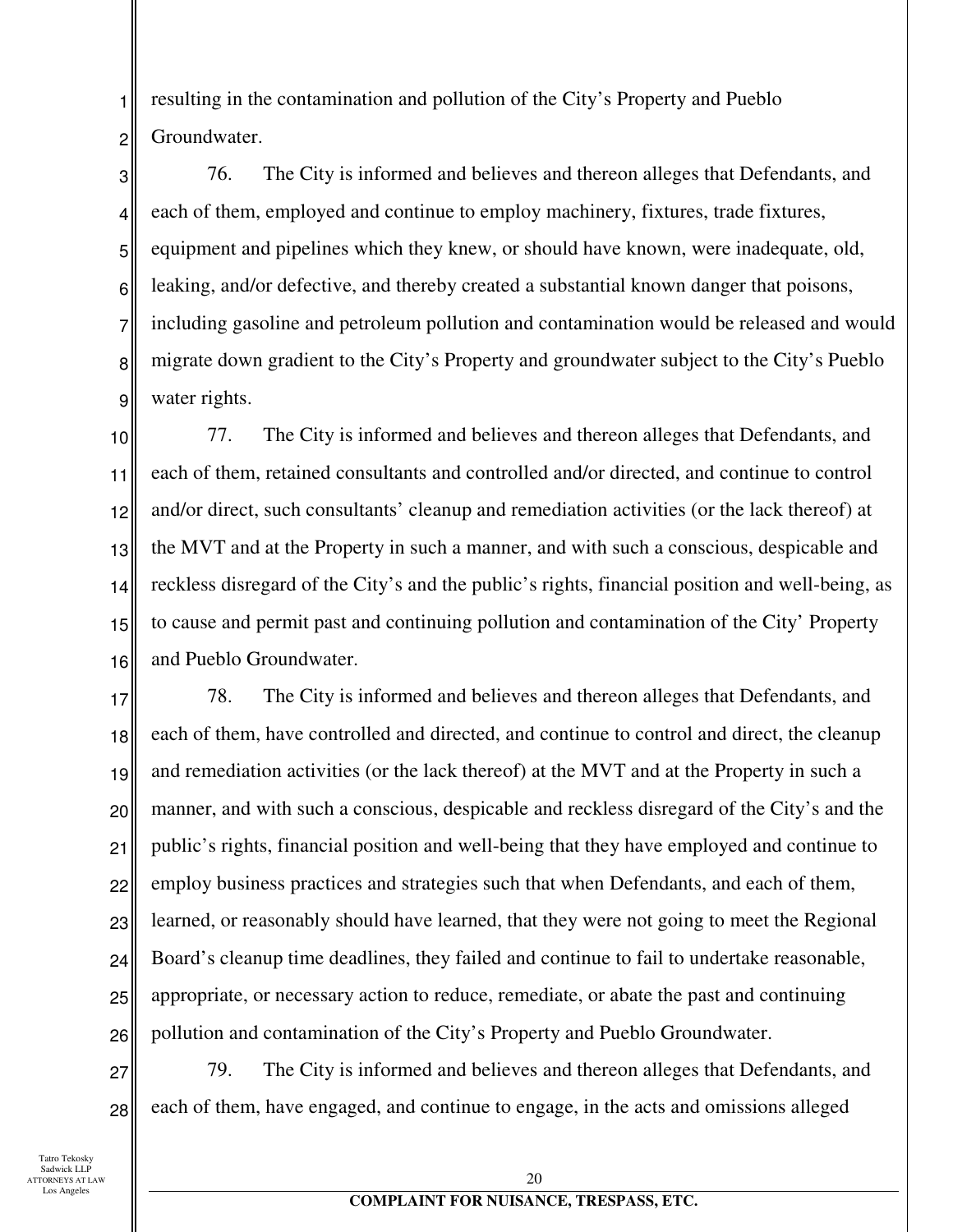1 2 3 4 5 6 above with such a conscious, despicable and reckless disregard of the City's and the public's rights, financial position and well-being, as to cause and permit past and continuing pollution and contamination of the City's Property and Pueblo Groundwater. 80. The contamination and pollution by Defendants' poisons, including the gasoline and petroleum, of the City's Property and Pueblo Groundwater, has varied over time and can be reasonably abated. The City has engaged and/or will engage, in

7 investigation, treatment programs, and/or abatement.

8 9 10 81. As a direct and proximate result of Defendants', and each of their, trespass, the City has been, and will continue to be, injured, harmed and damaged in an amount to be determined at trial.

11 12 82. For the reasons alleged herein, the City is entitled to an award of exemplary and punitive damages against the Defendants.

13

14

**FIFTH CAUSE OF ACTION**

(By the City For Negligence Against All Defendants)

15 16 83. The City re-alleges and incorporates Paragraphs 1 through 82, as though fully set forth herein.

17 18 19 20 84. Defendants, and each of them, owe, and have owed, a duty to the City to exercise reasonable care in using, storing, handling, distributing, controlling, transporting and/or disposing gasoline and/or petroleum products, including the waste, pollution and contamination related thereto.

21 22 23 24 85. Defendants, and each of them, owe, and have owed, a duty to the City to exercise reasonable care in eliminating, speedily and effectively, the poisons Defendants have released (including gasoline and petroleum contamination and pollution) at, under, on and in the City's Property and Pueblo Groundwater.

25 26 27 28 86. Defendants, and each of them, knew or should have known that if they failed to properly exercise reasonable care in using, storing, handling, distributing, controlling, transporting and/or disposing these poisons, gasoline and/or petroleum products, including the waste, pollution and contamination related thereto, and in eliminating speedily and

Tatro Tekosky Sadwick LLP TTORNEYS AT LAW Los Angeles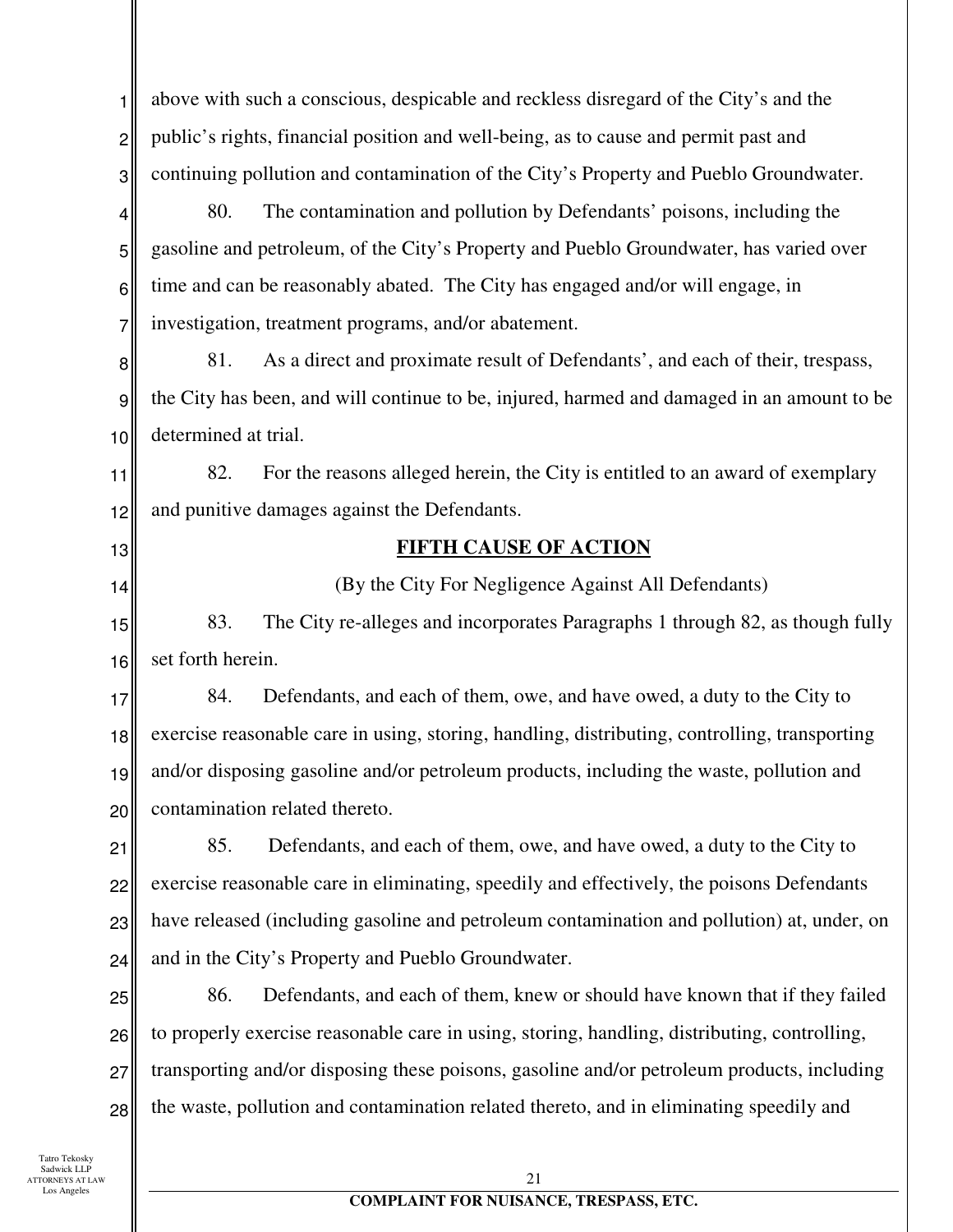2 effectively the gasoline and petroleum contamination and pollution at, under, on and in the City's Property and Pueblo Groundwater, damage would result to the City.

3 4 5 87. Defendants, and each of them, breached, and are continuing to breach, their duty of care to the City by negligently, carelessly and recklessly contaminating and polluting the City's Property and Pueblo Groundwater.

6 7 8 9 10 11 88. Defendants, and each of them, breached, and are continuing to breach, their duty of care to the City by negligently, carelessly and recklessly using, storing, handling, releasing and discharging gasoline and petroleum products and wastes, and continuing to do so, in such a manner as to result in the continual release, discharge and migration of gasoline and petroleum resulting in the contamination and pollution of the City's Property and Pueblo Groundwater.

12 13 14 15 16 17 18 89. Defendants, and each of them, breached, and are continuing to breach, their duty of care to the City by negligently, carelessly and/or recklessly employing and continuing to employ machinery, fixtures, trade fixtures, equipment and pipelines which they knew or should have known were, and know or should know are, inadequate, old, leaking, and/or defective, and thereby created and create a substantial known danger that gasoline and petroleum pollution and contamination would be released and would migrate down gradient to the City's Property and Pueblo Groundwater.

19 20 21 22 23 24 25 26 90. Defendants, and each of them, breached, and are continuing to breach, their duty of care to the City by negligently, carelessly and recklessly retaining consultants and controlling and/or directing, and continuing to control and direct, their cleanup and remediation activities (or the lack thereof) at the MVT and at the Property in such a manner, and with such a conscious, despicable and reckless disregard of the City's and the public's rights, financial position and well being, as to cause and permit pollution and contamination to pollute and contaminate, and continue to pollute and contaminate, the City's Property and Pueblo Groundwater.

27 28 91. Defendants, and each of them, breached, and are continuing to breach, their duty of care to the City by negligently, carelessly and recklessly controlling and directing

Tatro Tekosky Sadwick LLP ATTORNEYS AT LAW Los Angeles

1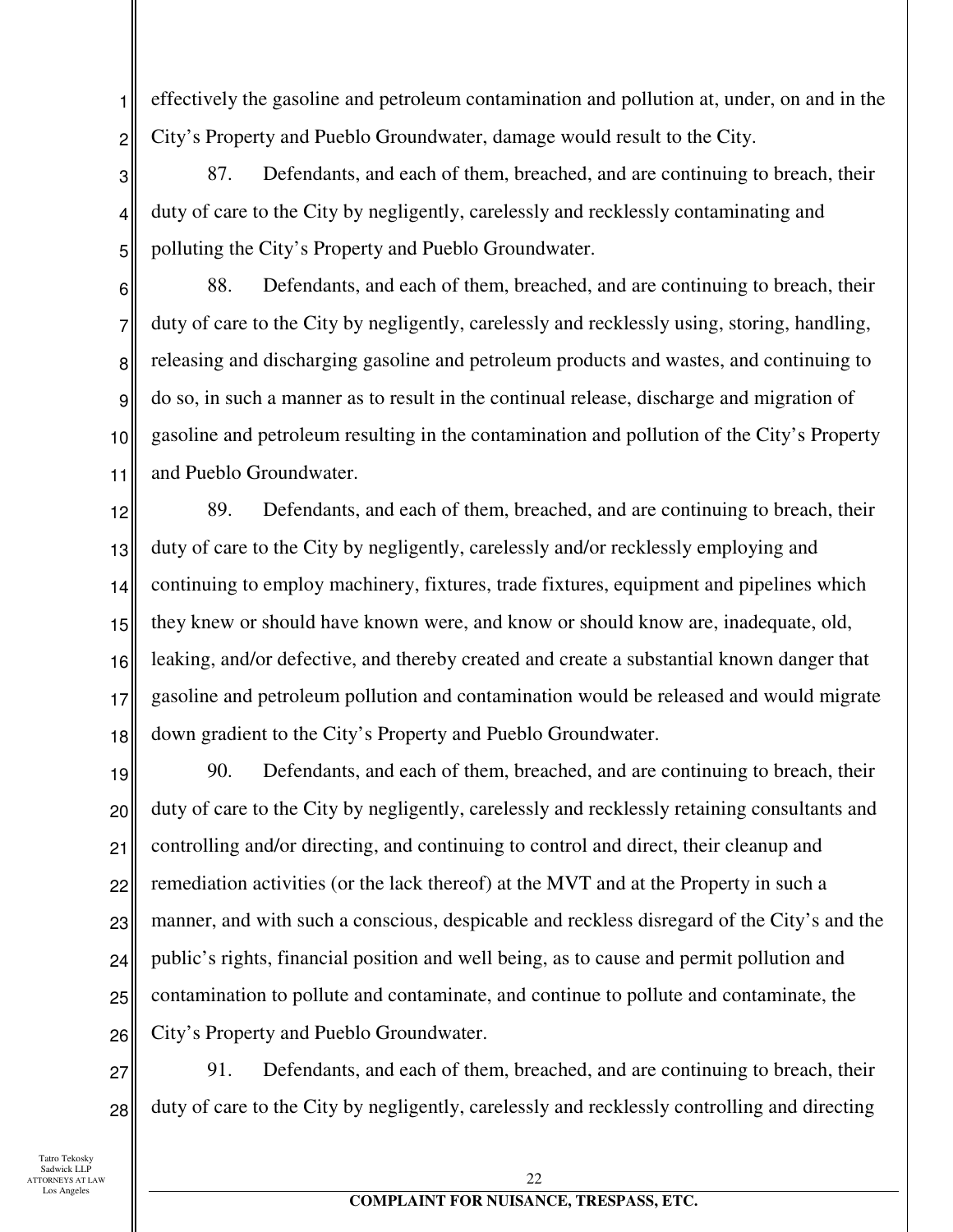1 2 3 4 5 6 7 8 9 Defendants' cleanup and remediation activities (or the lack thereof) at the MVT and at the Property in such a manner, and with such a conscious, despicable and reckless disregard of the City's and the public's rights, financial position and well being that they have employed and continue to employ business practices and strategies such that when Defendants, and each of them, learned, or reasonably should have learned, that they were not going to meet the Regional Board's cleanup time deadlines, they failed and continue to fail to undertake reasonable, appropriate, or necessary action to reduce, remediate, or abate the pollution and contamination that has contaminated and polluted and continues to contaminate and pollute the City's Property and Pueblo Groundwater.

10 11 12 92. As a proximate result of Defendants', and each of their, negligence, as herein alleged, the City has been, and will continue to be, injured, harmed and damaged in an amount to be determined at trial.

13 14 93. For the reasons alleged herein, the City is entitled to an award of exemplary and punitive damages against the Defendants.

## **SIXTH CAUSE OF ACTION**

(By the City For Negligence *Per Se* Against All Defendants)

18 94. The City re-alleges and incorporates Paragraphs 1 through 93, as though fully set forth herein.

19 20 21 22 23 24 25 95. The City is informed and believes and thereon alleges that Defendants, and each of them, negligently, carelessly and recklessly engaged, and continue to engage, in the practice of using, storing, handling, releasing, distributing, discharging and remediating poisons, including gasoline and petroleum products and wastes, and continuing to do so, in such a manner as to result in the continual release, discharge and migration of these pollutants and contaminants resulting in the contamination and pollution of the City's Property and Pueblo Groundwater.

26 27 28 96. The City is informed and believes and thereon alleges that Defendants, and each of their, acts and omissions as alleged above were and are in violation of California Water Code sections 13050, 13350 and 13387, California Health and Safety Code sections

Tatro Tekosky Sadwick LLP TTORNEYS AT LAW Los Angeles

15

16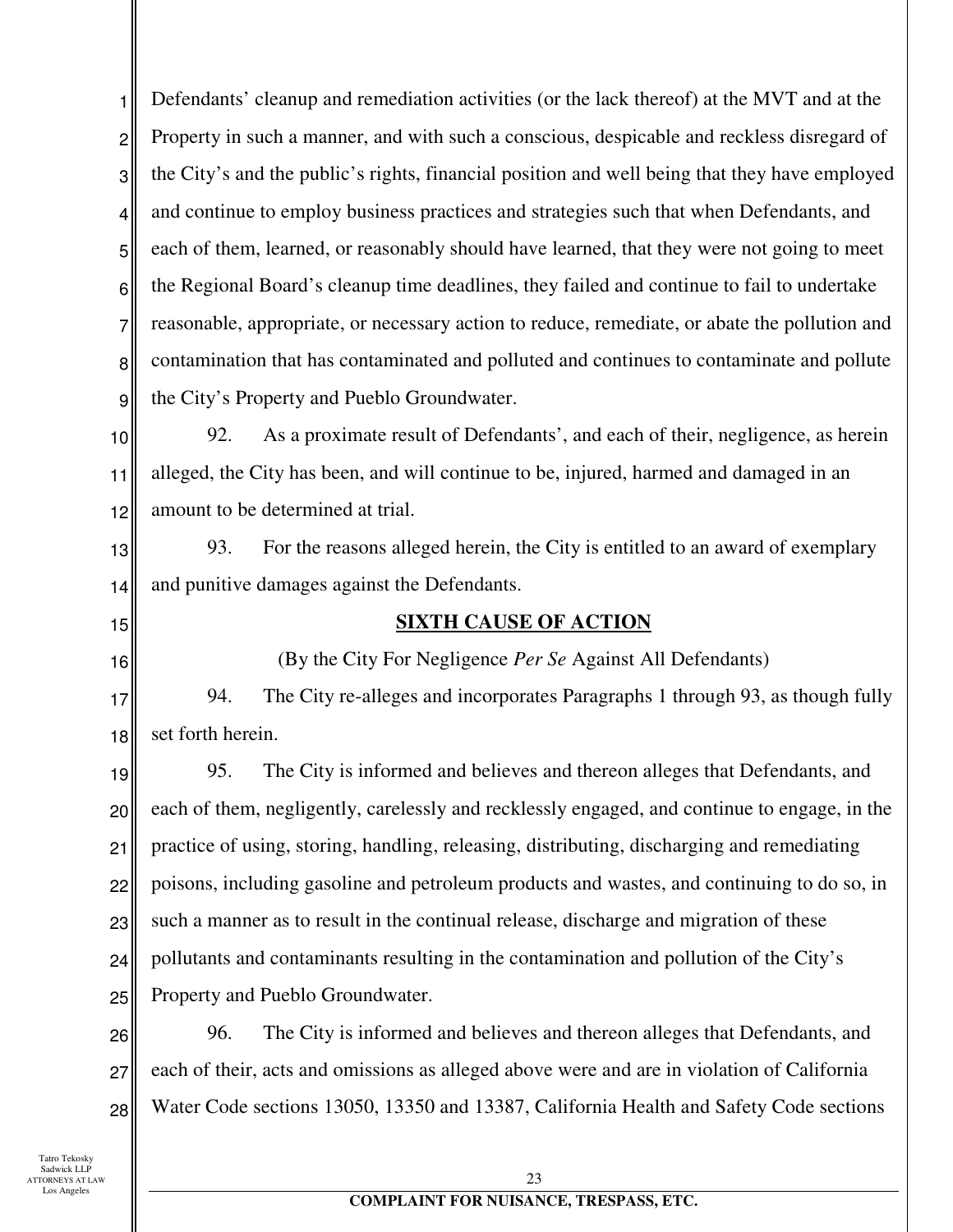5411, 5411.5, and California Fish and Game Code section 5650.

2 3 4 5 6 97. The statutes and regulations which Defendants, and each of them, have violated and continue to violate, were enacted to protect persons, such as the City, as well as the environment from the dangers and injuries posed by Defendants', and each of their, illegal and improper activities and conduct, and to prevent damages such as those sustained by Plaintiff.

7 8 9 98. As a direct and proximate result of the negligence *per se* of Defendants, and each of them, the City has suffered damages, and will continue to incur additional damages, in an amount to be established according to proof at trial.

10

1

## **SEVENTH CAUSE OF ACTION**

11 12 (By the People for Violation of Health & Safety Code § 25249.5 Against All Defendants except Defendant Scott Martin and any natural person Doe Defendants)

13 14 99. The People re-allege and incorporate Paragraphs 1 through 98, as if fully set forth herein.

15 16 17 18 100. The Safe Drinking Water and Toxic Enforcement Act of 1986, California Health and Safety Code § 25349.5 et seq. ("Proposition 65"), prohibits discharges and releases such as Defendants' and provides for injunctive and other relief, as well as for civil penalties.

19 20 21 22 101. Enforcement of Proposition 65, including actions seeking to enjoin violations of Health and Safety Code § 25249.5 and civil actions seeking assessment and recovery of civil penalties for violations of California Health and Safety Code § 25249.5, may be brought in any court of competent jurisdiction.

23 24 25 102. Proposition 65 was adopted as an initiative statue passed by of vote of the People of the State of California in the general election of November 1986. Proposition 65 is codified in the California Health and Safety Code at § 25249.5 et seq.

26 27 28 103. Proposition 65 prohibits business from knowingly discharging or releasing chemicals known to the State of California to cause cancer and/or reproductive toxicity (such as birth defects or other reproductive harm) into water or onto land where such

Tatro Tekosky Sadwick LLP TTORNEYS AT LAW Los Angeles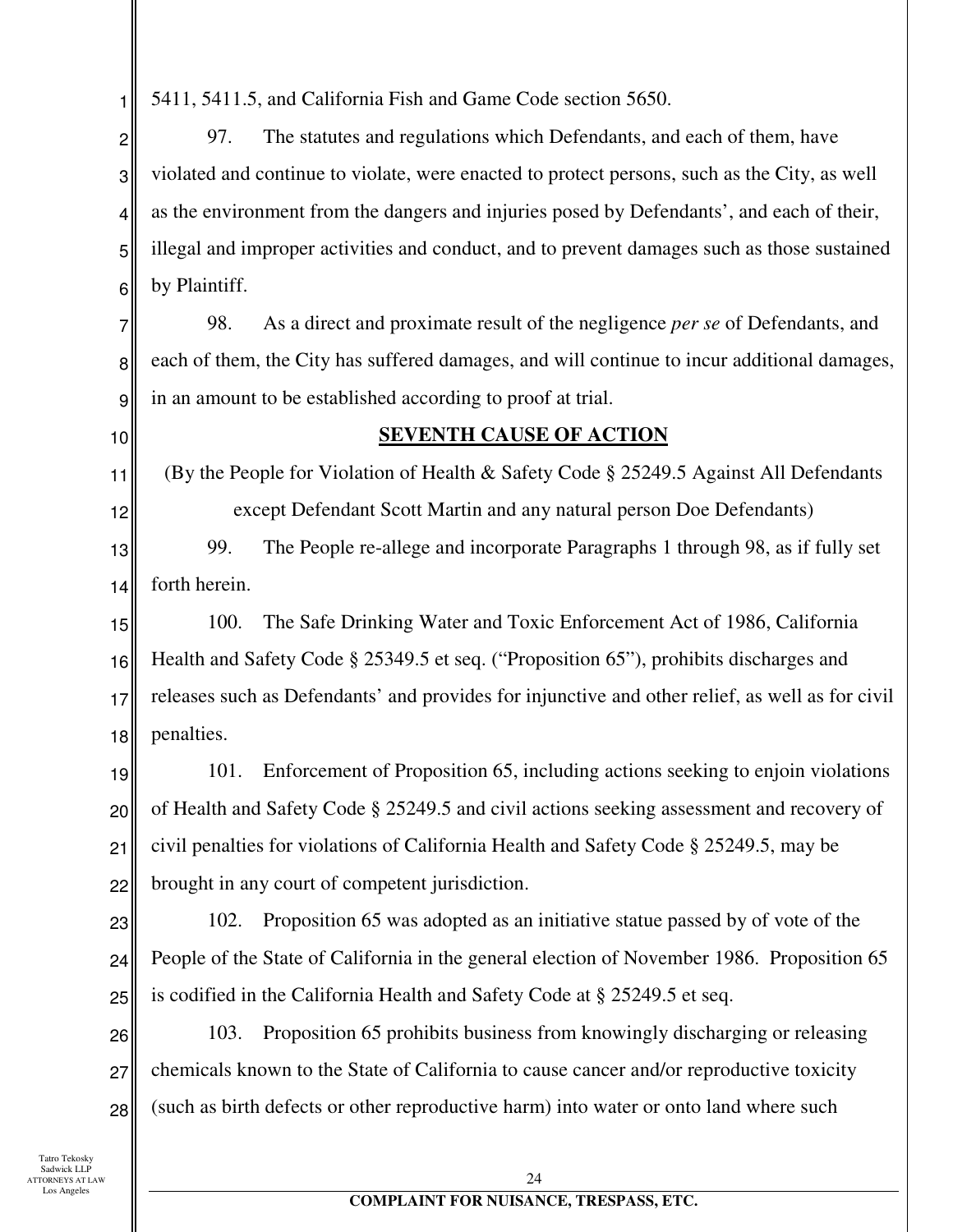chemicals pass or probably will pass into a source of drinking water.

2 3 104. The applicable code section is California Health and Safety Code § 25249.5, which provides:

> "No person in the course of doing business shall knowingly discharge or release a chemical known to the state to cause cancer or reproductive toxicity into water or onto or into land where such chemical passes or probably will pass into any source of drinking water, notwithstanding any other provision or authorization of law except as provided in Section 25249.9."

10 11 12 13 14 15 16 17 105. Proposition 65 includes within the term "source of drinking water" both currently used and potential sources of drinking water, and expressly includes "water which is identified or designated in a water quality control plan adopted by a regional [water quality control] board as being suitable for domestic or municipal uses." (See Health and Safety Code § 23249.11(d).) The groundwater beneath Mission Valley has been so identified, has been utilized for domestic or municipal purposes in the past and is slated to be so utilized in the future. The groundwater beneath Mission Valley is a "source of drinking water" under Health & Safety Code § 25249.10(d).

18 19 20 21 22 23 24 25 26 106. Proposition 65, at California Health and Safety Code § 25249.8, contains and establishes procedures for developing a list of chemicals which are "known" to the State of California to cause cancer and/or reproductive toxicity. That list of such chemicals is contained in the California Code of Regulations at § 12000 of Title 22. All of the chemicals alleged in this complaint as providing a basis for this cause of action and as providing a basis for the relief, both injunctive and civil penalties, sought by and for the People of the State of California are known to the State of California to cause cancer and/or reproductive toxicity, and all such chemicals are listed at least once on the list set forth at § 12000 of Title 22 of the California Code of Regulations.

27 28 107. Chemicals released, and threatened to be released, by the defendants into water or onto or into land where such chemicals pass or probably will pass into a source of

Tatro Tekosky Sadwick LLP **TTORNEYS AT LAW** Los Angeles

1

4

5

6

7

8

9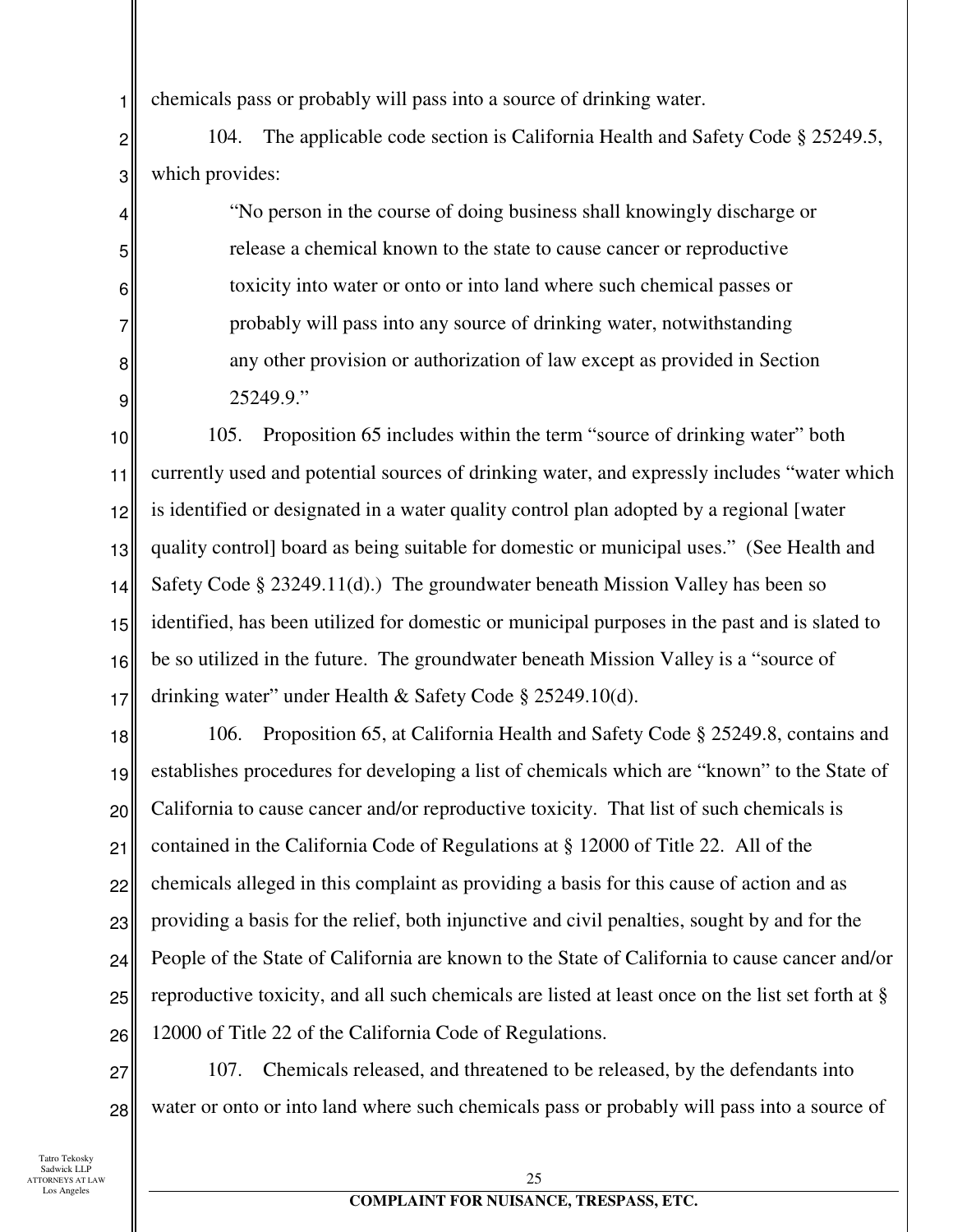1 2 3 4 5 6 drinking water include benzene, ethylbenzene and toluene. Benzene initially was listed on February 2, 1987 as a chemical known to the state to cause cancer and was listed on December 26, 1997 as a chemical known to the state to cause male developmental reproductive toxicity. Ethylbenzene initially was listed on June 11, 2004 as a chemical known to the state to cause cancer. Toluene initially was listed on January 1, 1991 as a chemical known to the state to cause developmental reproductive toxicity.

7 8 9 10 11 12 13 108. Under § 25249.9(a) of Proposition 65, the discharge and release prohibition of § 25249.5 goes into effect as to each chemical known to the State of California to cause cancer or reproductive toxicity 20 months after that particular chemical is listed as described above. All of the chemicals alleged in this complaint, as providing a basis for this cause and as providing a basis for the relief, both injunctive and civil penalties, sought by and for the People of the State of California have been so listed for more than 20 months.

14 15 16 17 18 19 20 109. Under § 25249.9(b) of Proposition 65, the discharge and release prohibition of § 25249 does not apply to "any discharge or release that meets both of the following criteria: (1) The discharge or release will not cause any significant amount of the discharged or released chemical to enter any source of drinking water; (2) The discharge or release is in conformity with all other laws and with every applicable regulations, permit, requirement, and order. In any action to enforce Section 25249.5, the burden of showing that a discharge or release meets the criteria of this subdivision shall be on the defendant."

21 22 23 24 25 26 110. Without agreeing to any alteration of the allocation of the burden of proof set forth at Health and Safety Code § 25249.9(b) or otherwise applicable, the People allege that Defendants' discharges or releases at issue have caused and will cause a significant amount of the discharged or released chemicals to enter a source of drinking water and that Defendants will not be able to show that such discharges or releases are in conformity with all other laws and with every applicable regulations, permit, requirement, and order.

27 28 111. Any person "violating or threatening to violate" Proposition 65 "may be enjoined by any court of competent jurisdiction" under section 25249.7. A person threatens

Tatro Tekosky Sadwick LLP TTORNEYS AT LAW Los Angeles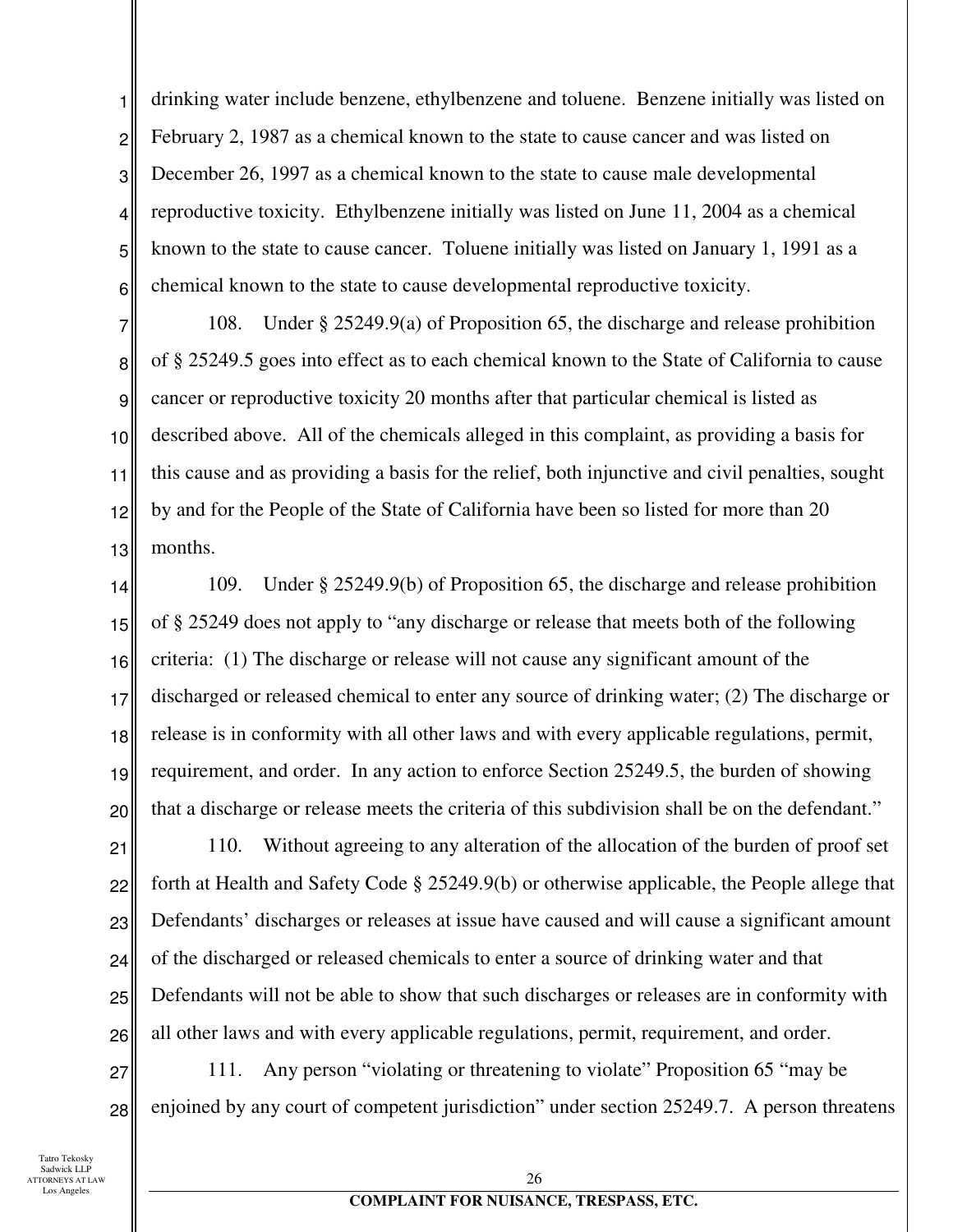to violate Proposition 65 by creating "a condition in which there is a substantial probability that a violation will occur." (See Health and Safety Code § 25249.11(e).)

3 4 5 112. Persons that violate Proposition 65 are liable for civil penalties of up to \$2,500 per day for each violation, in addition to injunctive relief. (See California Health and Safety Code § 25249.7(b).)

6 7 8 9 10 11 12 13 113. Proposition 65 authorizes certain city attorneys, including any city attorney of a city having a population in excess of 750,000, to bring civil enforcement actions for injunctive relief and civil penalties where there is a violation, or threatened violation, of § 25249.5 of Proposition 65. (See California Health and Safety Code § 25249.7(c).) The City of San Diego has a population in excess of 750,000. Michael Aguirre is the City Attorney for the City of San Diego. Accordingly, this cause of action is brought in the name of the People of the State of California, by and through Michael J. Aguirre, City Attorney for the City of San Diego.

14 15 16 17 18 19 20 21 114. Defendants, except for defendant Scott Martin and any natural person Doe Defendants, in the course of doing business in the State of California, have stored and transported, and continue to store and transport, large volumes of petroleum products in and through the City of San Diego. Among the facilities used for such storage and transportation of petroleum productions are petroleum storage tanks and pipelines in various locations in the City of San Diego, including but not limited to storage tanks and manifolds located at the MVT and pipelines leading to and from such storage tanks and manifolds.

22 23 24 25 26 27 28 115. The petroleum products stored and transported by Defendants as described above contain, and at all times relevant to this Complaint have contained, chemicals known to the State of California to cause cancer, reproductive toxicity (such as birth defects or other reproductive harm), or both cancer and reproductive toxicity. These chemicals include, but are not necessarily limited to, benzene, ethylbenzene and toluene. The presence of such chemicals in such petroleum produces is, and at all times relevant to this Complaint has been, known to Defendants and each of them.

Tatro Tekosky Sadwick LLP ATTORNEYS AT LAW Los Angeles

1

2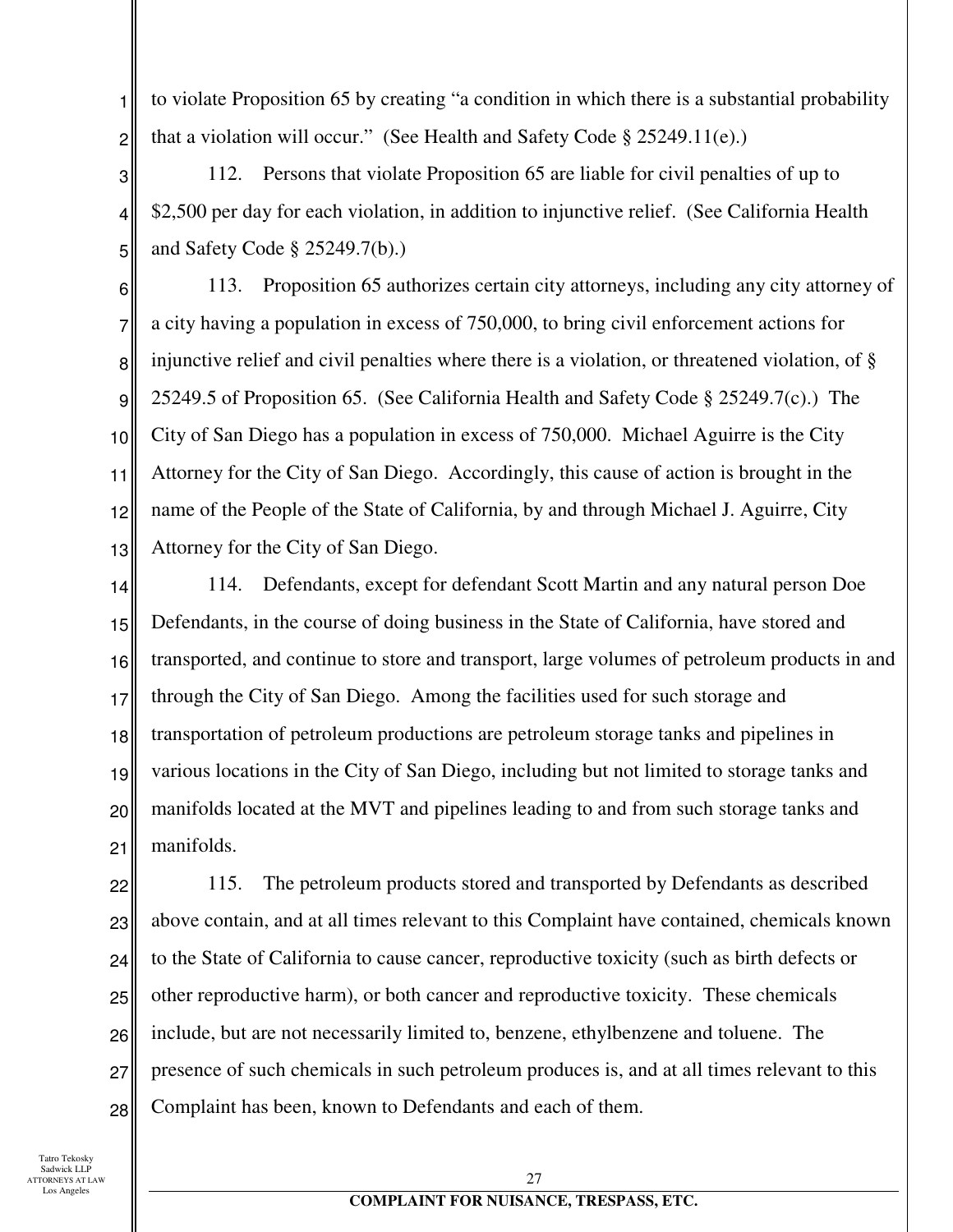1 2 3 4 5 6 116. The People are informed and believe, and on that basis allege, that Defendants have, within the past year, tested, and/or have caused their agents or employees to test, and/or have become aware of the results of third party testing of, Defendants' petroleum pipeline and storage facilities and equipment at the MVT, and that those tests show releases of chemicals known to the State of California to cause cancer and/or reproductive toxicity.

7 8 9 10 11 117. The People are informed and believe, and on that basis allege, that Defendants have, within the past four years, and for a period covering that entire four-year period, been in possession of test results that document and made Defendants aware of releases at the MVT of chemicals known to the State of California to cause cancer and/or reproductive toxicity.

12 13 14 15 16 118. The People are informed and believe, and on that basis allege, that Defendants know that such releases of chemicals known to the State of California to cause cancer and/or reproductive toxicity are occurring and have occurred within the past year and for the past year, and that such releases have occurred within the past four years and for the past four years.

17 18 19 20 119. The People are informed and believe, and on that basis allege, that Defendants know that such releases of chemicals known to the State of California to cause cancer and/or reproductive toxicity are occurring and have occurred into water or onto or into land where such chemicals pass or probably will pass into a source of drinking water.

21 22 23 24 25 26 27 120. The operation of the MVT facility, including, but not limited to, the pipelines, manifolds, tanks and other equipment and systems associated therewith, have resulted in, and continues to result in, actual discharges and releases, and has posed, and continues to pose, a substantial threat of continuing and future discharge or release of gasoline and other refined petroleum products "into water or onto land where such chemical passes or probably will pass into any source of drinking water" in violation of Health & Safety Code § 25249.5.

28

121. The People are informed and believe, and on that basis allege, that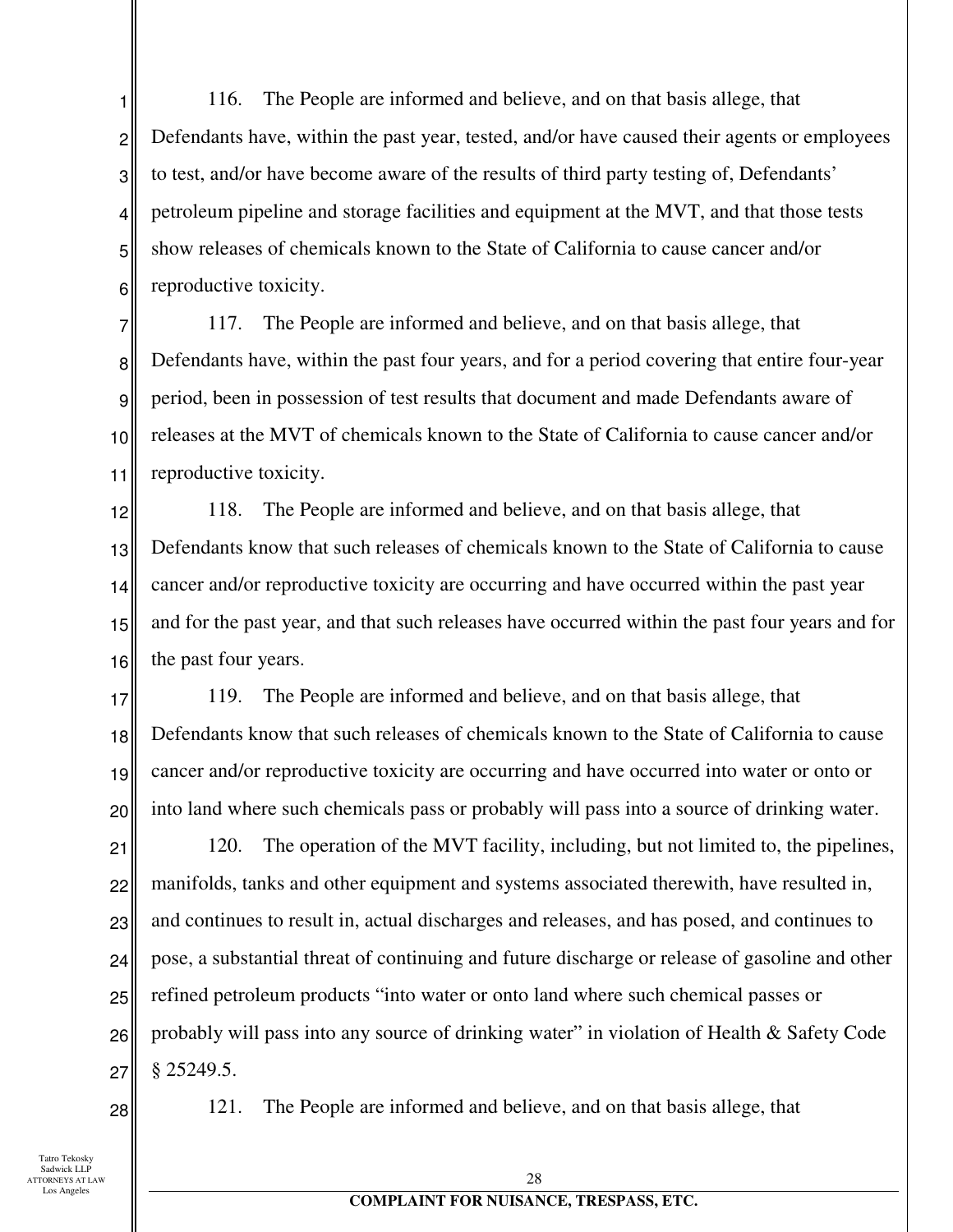1 2 3 4 5 6 7 8 9 10 Defendants, and each of them, have and continue to knowingly discharge or release chemicals known to the State of California to cause cancer and/or reproductive toxicity, that such discharges or releases of chemicals known to the State of California to cause cancer and/or reproductive toxicity have occurred within the past four years and for the past four years and continue to occur within the past year and for the past year, there is a substantial probability that such discharges or releases will occur in the near future if Defendants do not act to prevent such releases, and that such discharges or releases of chemicals known to the State of California to cause cancer and/or reproductive toxicity are occurring and have occurred into water or onto or into land where such chemicals pass or probably will pass into a source of drinking water.

11 12 13 14 15 16 17 122. By engaging in and committing the acts alleged above, Defendants, except defendant Scott Martin and any natural person Doe Defendants, in the course of doing business, knowingly have discharged or released within the past year and for the past year, and threaten to continue to release or discharge, chemicals – including but not necessarily limited to benzene, ethylbenzene, and toluene – known to the State of California to cause cancer or reproductive toxicity into water or onto or into land where such chemicals pass or probably will pass into a source of drinking water.

18 19 20 21 22 23 24 25 26 123. Defendants, except defendant Scott Martin and any natural person Doe Defendants, have failed, and continue to fail to comply with Proposition 65, as petroleum products containing, among other constituents, benzene, ethylbenzene and toluene have been for the past four years, within the past four years, for the past year, within the past year and currently are being released and discharged from and around the MVT site and have passed or with a substantial probability will pass into a source of drinking water. Such conduct constitutes (1) a violation of California Health and Safety Code Section 25249.5 and (2) a threatened violation of California Health and Safety Code Section 25249.5.

27 28 124. Such violations of California Health and Safety Code Section 25249.5 renders Defendants, except defendant Scott Martin and any natural person Doe Defendants,

Tatro Tekosky Sadwick LLP ATTORNEYS AT LAW Los Angeles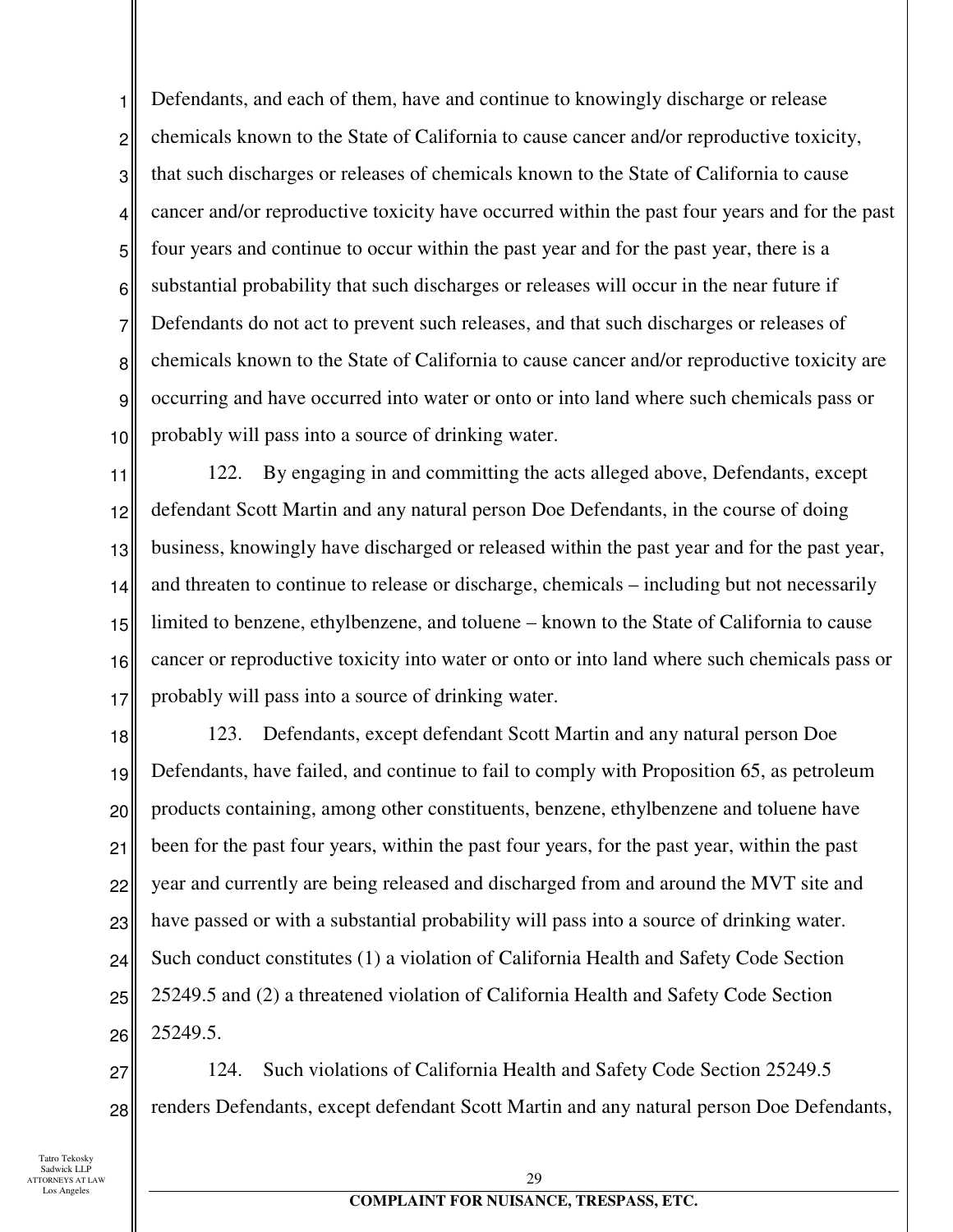2 liable to the People for civil penalties of up to \$2,500 per day for each violation in addition to any other penalties established by law.

## **EIGHTH CAUSE OF ACTION**

(By the People for Violation of Business and Professions Code section 17200 et. seq.

Against All Defendants except defendant Scott Martin and any natural person Doe

Defendants.)

7 8 125. The People re-allege and incorporate Paragraphs 1 through 124, as though fully set forth herein.

9 10 126. The Unfair Competition Law is codified at Business and Professions Code sections 17200 et seq.

11 12 13 127. The Unfair Competition Law defines "unfair competition" to mean and include any "unlawful, unfair or fraudulent business practice." (See California Business and Professions Code Section 17200.) .

14

1

3

4

5

6

128. Violations of other laws also are violations of the Unfair Competition Law.

15 16 17 129. Under the Unfair Competition Law, any "person performing or proposing to perform an act of unfair competition within this state may be enjoined in any court of competent jurisdiction." (See California Business and Professions Code Section 17203.)

18 19 130. The Unfair Competition Law also provides for a civil penalty of \$2,500 for each violation. (See California Business and Professions Code Section 17206(a).)

20 21 22 23 131. The Unfair Competition Law supports, in appropriate circumstances, disgorgement of profits gained from violations of the Unfair Competition Law and restitution of money and property obtained in violation of the Unfair Competition Law. Such disgorgement of profits and restitution is appropriate here.

24 25 26 27 132. Under Sections 17204 and 17206 of the Unfair Competition Law, certain city attorneys may bring a civil action in the name of the People of the State of California for injunctive relief and civil penalties respectively. (See California Business and Professions Code sections 17204 and 17206(a).)

28

133. The relief (including penalties) under the Unfair Competition Law is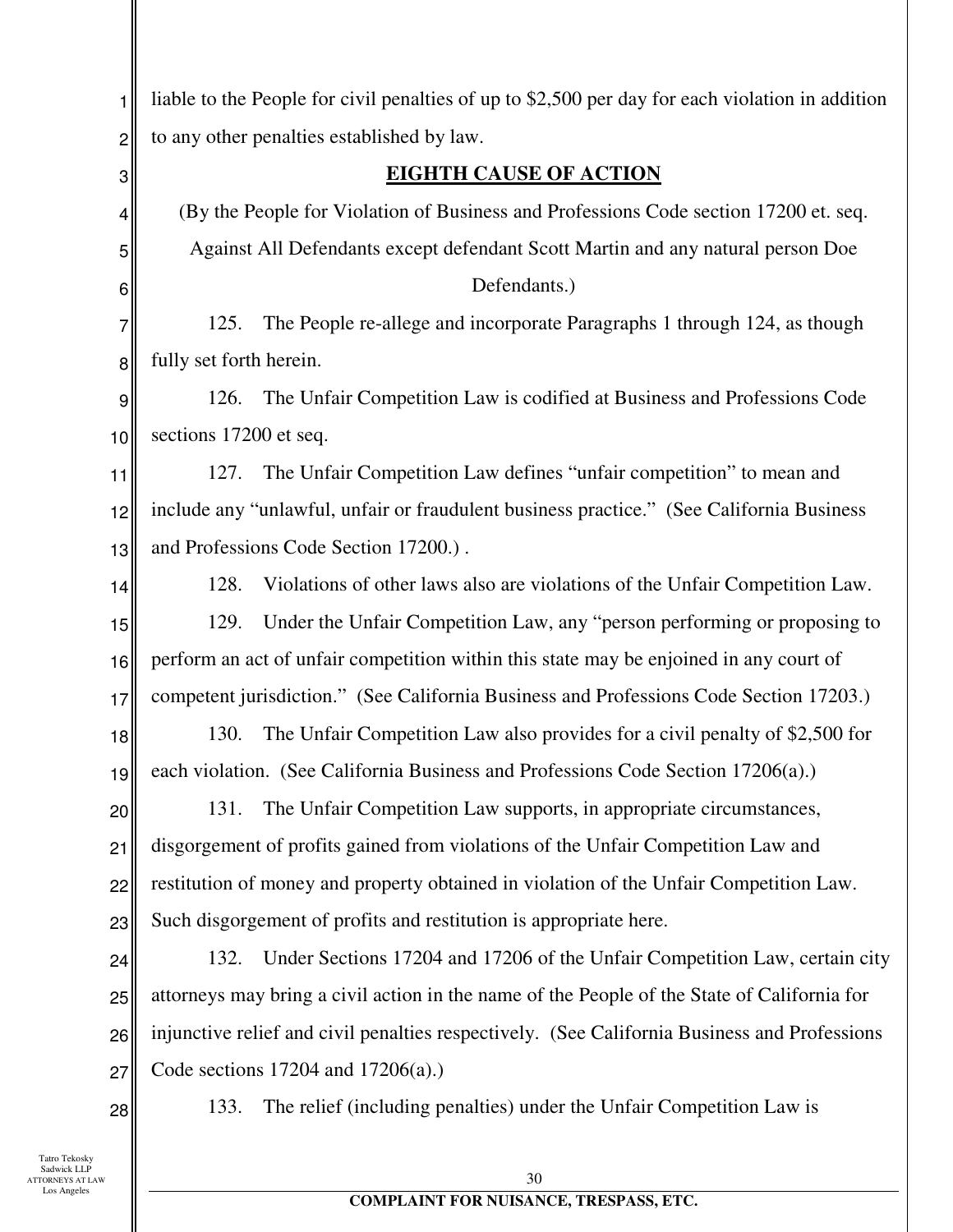cumulative and is in addition to "remedies or penalties available under all other laws of this state." (See California Business and Professions Code Section 17205.)

3 4 5 6 7 8 134. Defendants, except defendant Scott Martin and any natural person Doe Defendants, in the course of doing business, knowingly discharged or released within the past four years and for the past four years chemicals – including but not necessarily limited to benzene, ethylbenzene, and toluene – known to the State of California to cause cancer or reproductive toxicity into water or onto or into land where such chemical passes or probably will pass into a source of drinking water.

9 10 11 12 135. On April 26, 2005, in the Superior Court of California for the County of Solano, Defendants entered, and the Court accepted, a plea of guilty to two counts of the "crime of failing to notify the Office of Energy Services immediately . . . when responsible for the discharge of threatened discharge of oil in marine waters."

13

14

1

2

136. On April 26, 2005, in the Superior Court of Solano, Defendants entered, and the court accepted, a plea of guilty to two counts of the "crime of water pollution."

15 16 137. One April 26, 2005, in the Superior Court of Solano, Defendants agreed to be placed on probation for three years.

17 18 19 20 21 22 23 24 25 26 27 28 138. Conditions of probation included requirements that Defendants: (a) "with regard to any release or threatened release of a hazardous material or pollutant substance . . . from any of its pipelines, conveyance systems, facilities, or any other operation" in California, within 60 days of entering its guilty pleas, ensure that each and every one of its "employees and agents be trained and instructed to immediately notify all appropriate response agencies" of any such release; (b) "with regard to future analysis of pipelines and evaluation inspection indications" performed in California of its pipelines, "ensure that flaw interaction is considered in the evaluation of inspection indications, using recognized standards" and make certain determinations and evaluations of data discrepancies in evaluating pipeline integrity, as well as taking other specified steps regarding inspections, analyses and data; (c) "with regard to a pipeline mechanical integrity program" in California, perform within a specified time frame no greater than April 26, 2006, an

Tatro Tekosky Sadwick LLP TTORNEYS AT LAW Los Angeles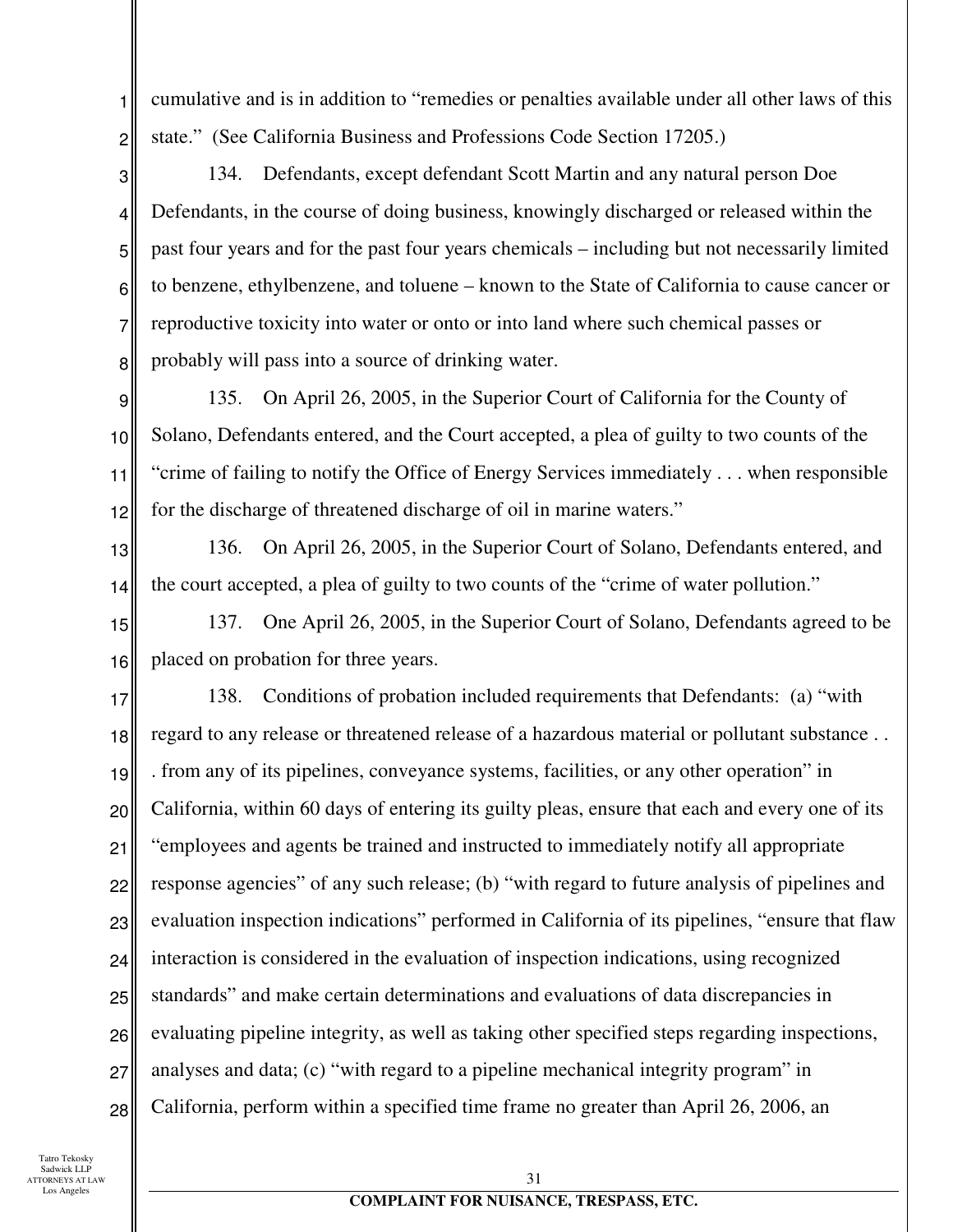1 2 3 4 5 6 7 8 independent audit of the mechanical integrity program "to ensure that the program meets the requirements of all applicable regulations and that the program is being implemented" in California, and provide the audit immediately to specified state agencies; and (d) "when replacing or relocating any pipeline section, or installing any section of new pipeline greater than one mile in length" in California and which is within, or less than a mile from specified areas, install (at a minimum) sensor points and manual shut off valves meeting specified requirements to provide the ability to "manually segregate and seal" pipeline sections experiencing abnormal situations or indications of pipeline failure.

9 10 139. On information and belief, Defendants failed to comply with one or more than one, or all, of such probation conditions.

11 12 13 140. On information and belief, such failure occurred with respect to one or more of Defendants' pipelines, conveyance systems, facilities, other operations and related activities within the City of San Diego.

14 15 16 141. On information and belief, such failure also occurred with respect to one or more of Defendants' pipelines, conveyance systems, facilities, other operations and related activities within the State of California outside the City of San Diego.

17 18 19 20 21 22 23 24 25 26 27 28 142. On July 19, 2006, the County of San Diego Department of Environmental Health Hazardous Materials Division ("HMD") issued a "Notice of Deficiency" to Defendants for the MVT stating that the "documentation of compliance is unsatisfactory and does not address State regulations or statutes with regards to the following violations: "(1) Lack of certification of waste conveyance piping (together with failure to explain the hazardous characteristics of wastestreams and failure to have an independent assessment of at least one waste storage tank); (2) Failure to submit a workplan for closure of a tank system; (3) Failure to register underground storage tank ("UST") systems and serious failure to comply with violations for UST systems (including statements that "HMD believes the longer Kinder Morgan fails to address the basic UST regulations, the greater the risk to the environment and public health and safety," and "Kinder Morgan SFPP continued reluctance to comply with County ordinance and State UST law in an appropriate

Tatro Tekosky Sadwick LLP ATTORNEYS AT LAW Los Angeles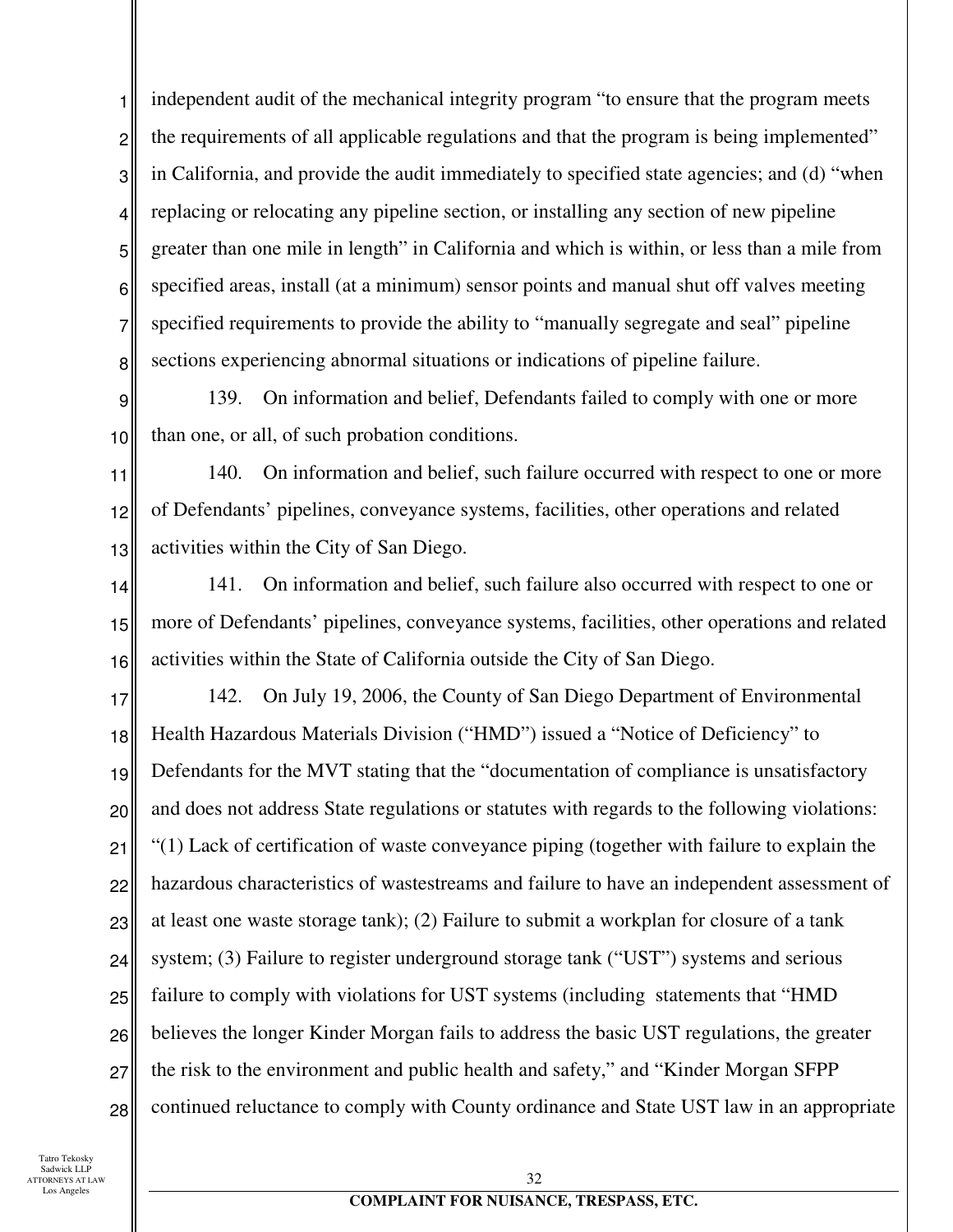1 2 3 4 5 manner is unacceptable."); (4) Failure to provide a site map clear enough to identify the UST systems and the hazard symbols; (5) Failure to provide the name of the USTs' owner and the complete mailing address as required by Section 2711 of Title 23 of the California Code of Regulations; and (6) Failure to obtain information, register or formally close a UST.

6 7 8 9 143. By committing the acts alleged above, each Defendant, except defendant Scott Martin and any natural person Doe Defendants, has engaged in unlawful business practices which constitute unfair competition with the meaning of Business and Professions Code Section 17200.

10 11 12 144. Such violations render each Defendant, except defendant Scott Martin and any natural person Doe Defendants, liable to the People for civil penalties of up to \$2,500 per day for each violation.

13 14 15 16 17 18 19 145. Defendants' operations at the MVT were in violation of the Unfair Competition Law for no less than the entire four-year time period immediately preceding the filing of this action and continuing without interruption thereafter. The Unfair Competition Law supports, in appropriate circumstances, disgorgement of profits gained from violations of the Unfair Competition Law and restitution of money and property obtained in violation of the Unfair Competition Law. Such disgorgement of profits and restitution is appropriate here.

20 21 22 23 24 25 146. To the full extent permitted by and under the Unfair Competition Law, Defendants should be required to disgorge all of their profits, and to make restitution of all money and property obtained, to the full extent such profits, or such money and property, were obtained from operating the MVT in violation of the Unfair Competition Law during the four-year time period preceding the filing of this action and continuing so long as Defendants continue to violate the Unfair Competition Law.

## **NINTH CAUSE OF ACTION**

(By the City for Declaratory Relief Against All Defendants) 147. Plaintiffs re-allege and incorporate Paragraphs 1 through146, as though fully

Tatro Tekosky Sadwick LLP TTORNEYS AT LAW Los Angeles

26

27

28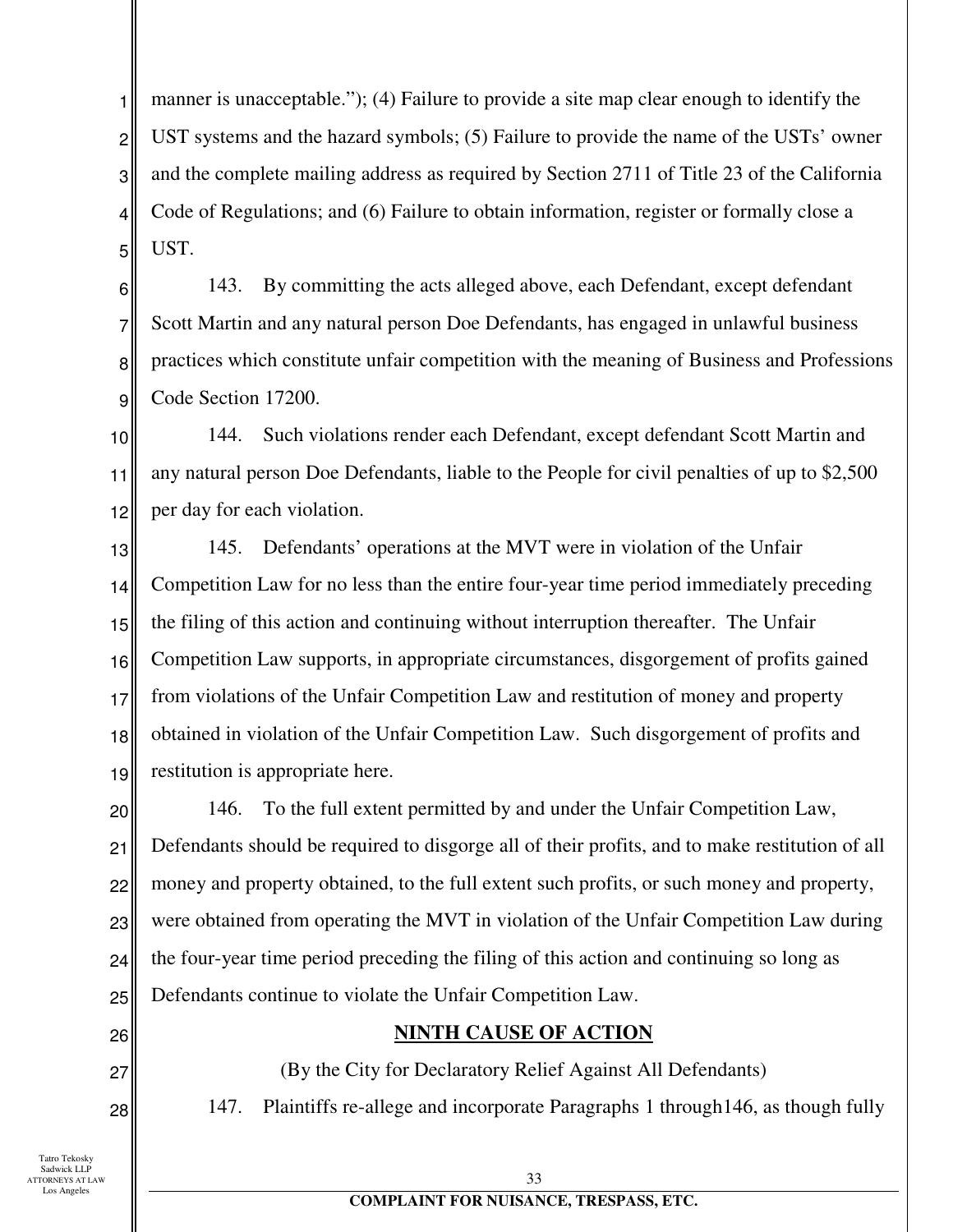set forth herein.

1

2 3 4 5 6 7 8 9 10 11 12 148. An actual controversy has arisen and now exists between the City and Defendants concerning their respective rights and duties related to the pollution and contamination at, under, beneath, in and affecting the City's Property and Pueblo Groundwater. In particular, Defendants, and each of them, knew or should have known that Defendants' past and current practices regarding the use, control, distribution, and handling of these poisons, including gasoline and petroleum products, and the remediation and cleanup of the discharges, releases and migration thereof, was dangerous, ineffective and/or created an unreasonable risk of harm and damage to the public and to the City. As a direct and proximate result of Defendants, and each of their, acts and omissions, the City must take costly action to remove and/or abate the pollution and contamination that is at, under, beneath, on, in and affecting the City's Property and Pueblo Groundwater.

13 14 15 16 149. Defendants, and each of them, have failed to reimburse the City for the City's investigation, response costs and damages related to the contamination and pollution caused by Defendants. Defendants deny any responsibility or liability for these costs, damages and expenses and for those costs, damages and expenses the City will incur in the future.

17 18 19 20 150. A judicial declaration is necessary and appropriate at this time under the circumstances in order that the City may ascertain its rights and duties as against Defendants, in conjunction with an award of damages, to the extent necessary to provide full relief to the City.

### **PRAYER FOR RELIEF**

22 23 24 WHEREFORE, The People pray for judgment against all Defendants on the First, and against all Defendants except defendant Scott Martin and any natural person Doe Defendants on the Seventh and Eighth Causes of Action, as follows:

1. Pursuant to the First Cause of Action, for relief and orders of abatement or enjoinder;

2. Pursuant to the Seventh and Eighth Causes of Action, as provided by Health and Safety Code Section 25249.7 and Business and Professions Code Section 17203,

Tatro Tekosky Sadwick LLP ATTORNEYS AT LAW Los Angeles

21

25

26

27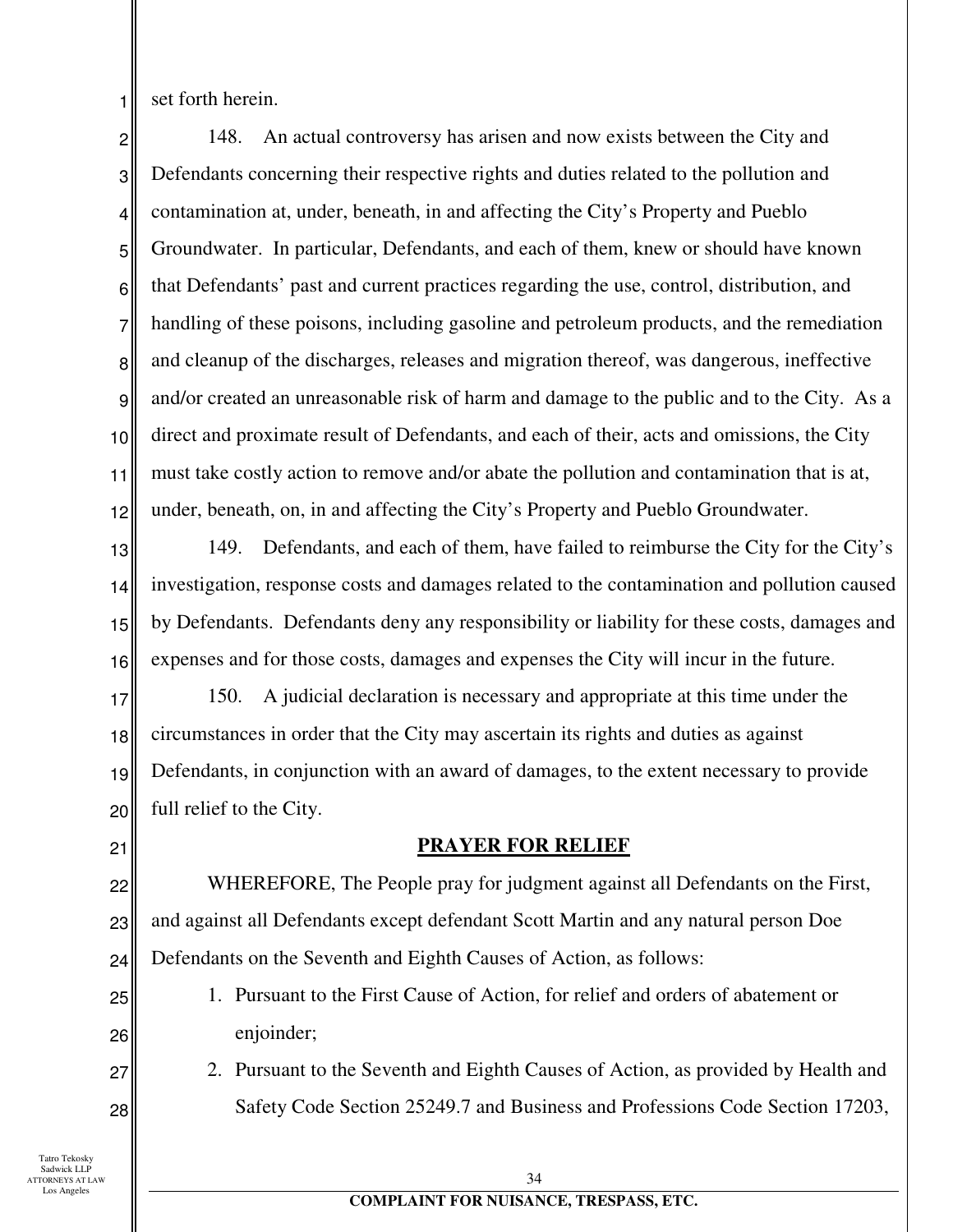| 1                                                   | respectively, enter such preliminary injunctions, permanent injunctions, other        |  |
|-----------------------------------------------------|---------------------------------------------------------------------------------------|--|
| 2                                                   | equitable relief, or other orders prohibiting Defendants from discharging or          |  |
| 3                                                   | releasing chemicals known to the State of California to cause cancer and/or           |  |
| 4                                                   | reproductive toxicity, into water or onto or into land, where such chemicals pass     |  |
| 5                                                   | or probably will pass into a source of drinking water, as the People shall specify    |  |
| 6                                                   | in further application to the Court;                                                  |  |
| 7                                                   | 3. Pursuant to the Seventh and Eighth Causes of Action, grant civil penalties         |  |
| 8                                                   | according to proof;                                                                   |  |
| 9                                                   | 4. Pursuant to the Eighth Cause of Action, restitution of all money and property      |  |
| 10                                                  | obtained by Defendants at MVT, to the extent such profits, money or property          |  |
| 11                                                  | resulted from a violation of the Unfair Competition Law and disgorgement of all       |  |
| 12                                                  | profits earned by the defendants at the MVT to the extent such profits were           |  |
| 13                                                  | earned in violation of the Unfair Competition Law;                                    |  |
| 14                                                  | 5. Pursuant to the First Cause of Action, for compensatory damages according to       |  |
| 15                                                  | proof;                                                                                |  |
| 16                                                  | 6. For litigation expenses, including but not limited to attorneys' fees;             |  |
| 17                                                  | 7. For costs of suit incurred herein; and                                             |  |
| 18                                                  | 8. For such other and further relief as the Court may deem just and proper.           |  |
| 19                                                  | The City prays for judgment against Defendants on the Second, Third, Fourth, Fifth,   |  |
| 20                                                  | Sixth and Ninth Causes of Action as follows:                                          |  |
| 21                                                  | 1. Compensatory damages, according to proof;                                          |  |
| 22                                                  | 2. Punitive damages in an amount sufficient to punish and to deter Defendants from    |  |
| 23                                                  | ever committing the same or similar acts;                                             |  |
| 24                                                  | 3. All available remedies as described or permitted pursuant to Chapter 5, Article 4, |  |
| 25                                                  | Division 7, section 54.0701 et seq. of the San Diego Municipal Code;                  |  |
| 26                                                  | 4. For relief and orders of abatement or enjoinder;                                   |  |
| 27                                                  | 5. For an award of litigation expenses, including but not limited to attorneys' fees; |  |
| 28                                                  | 6. For costs of suit incurred herein;                                                 |  |
| Tatro Tekosky                                       |                                                                                       |  |
| <b>Sadwick LLP</b><br>TORNEYS AT LAW<br>Los Angeles | 35<br>COMPLAINT FOR NHISANCE TRESPASS ETC.                                            |  |
|                                                     |                                                                                       |  |

**COMPLAINT FOR NUISANCE, TRESPASS, ETC.**

I